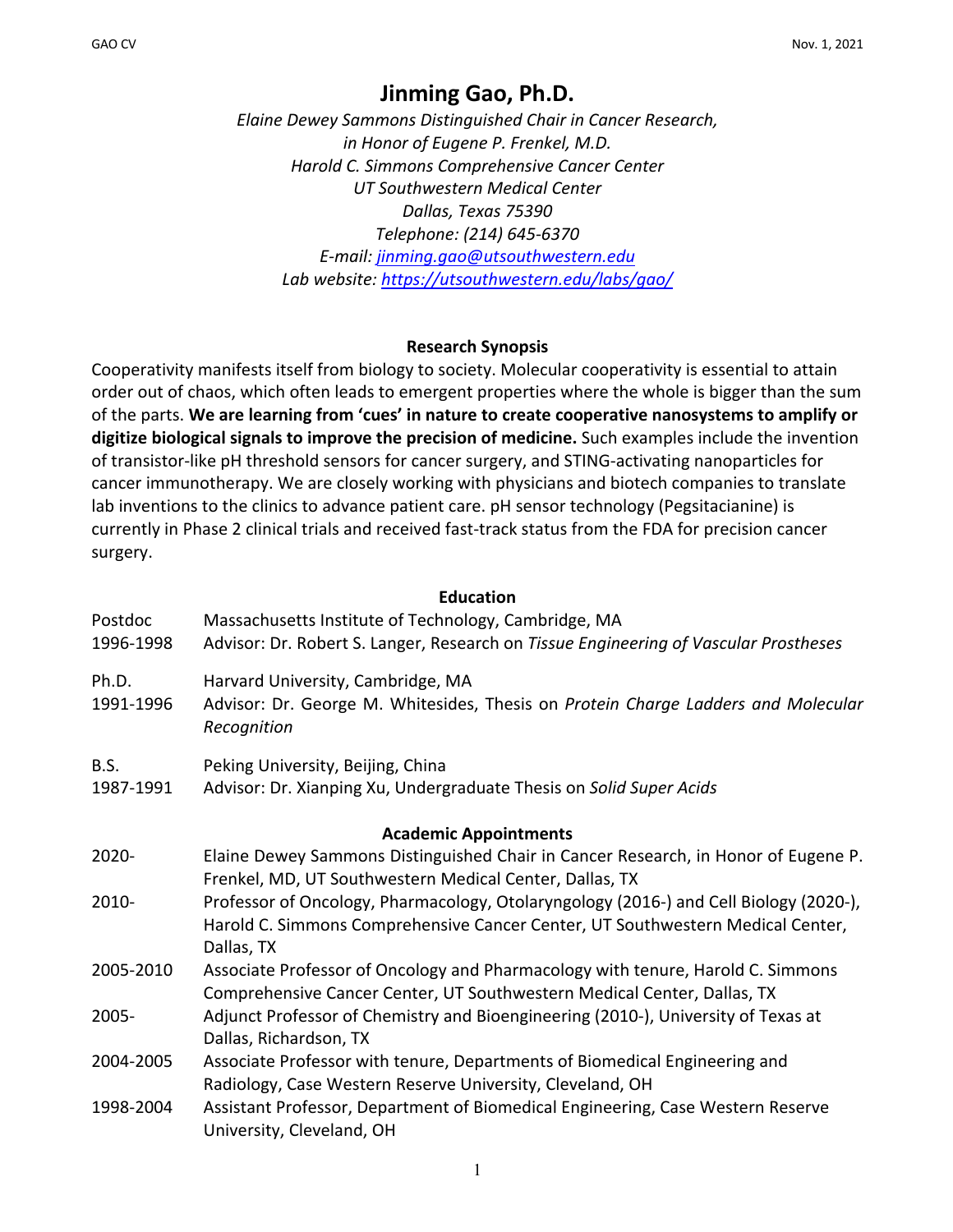### **Honors and Service**

| Elaine Dewey Sammons Distinguished Chair in Cancer Research, in Honor of Eugene P.<br>2020<br>Frenkel, MD                     |  |
|-------------------------------------------------------------------------------------------------------------------------------|--|
| Immuno-engineering to Improve Immunotherapy (I3) Center Award, Beau Biden Cancer<br>2019<br>Moonshot <sup>SM</sup> Initiative |  |
| Member of Steering Committee, Immuno-Oncology Translational Network, NCI<br>2019-                                             |  |
| Member of External Advisory Council, Center for Scientific Review, NIH<br>2018-                                               |  |
| 2018-2020<br>Robert B. and Virginia Payne Professorship in Oncology                                                           |  |
| 2018-<br>Mendelson-Young Endowment in Cancer Therapeutics                                                                     |  |
| 2014-2016<br>Chair of GDD study section, NIH                                                                                  |  |
| Distinguished lecture, College of Pharmacy, Ohio State University<br>2015                                                     |  |
| Elkin lecture, Winship Comprehensive Cancer Center, Emory University<br>2011                                                  |  |
| Distinguished Scientist Award from the Society of Experimental Biology and Medicine<br>2011                                   |  |
| Distinguished Overseas Young Scientist, National Natural Science Foundation of China<br>2007                                  |  |
| Young Investigator Award from the Whitaker Foundation<br>2000                                                                 |  |
| Highest honor Guang-Hua fellowship, Peking University, Beijing, China<br>1991                                                 |  |

# **Commercialization and Clinical Translation Efforts**

I founded OncoNano Medicine, Inc. to help translate the pH threshold nanoparticle technology to the clinics. In 2014, OncoNano received a \$6 million new company formation award from the Cancer Prevention and Research Institute of Texas to start the company, and has raised additional \$110 million funding for commercial development. It has licensed compositions of matter and methods of use patents from UT Southwestern. Its first clinical product, Pegsitacianine (ONM-100), is currently in Phase 2 clinical trials and has received fast-track status from the FDA for cancer surgery. In 2019, OncoNano received an additional \$15.4 million Product Development Award from CPRIT to develop STING-activating nanoparticles for cancer immunotherapy.

# **Impact Summary**

 $>$ 130 publications,  $>$ 30,000 citations,  $\sim$ 2500 citations per year, H-index = 74 2 publications in *Science*, >10 publications in *Nature family journals* https://scholar.google.com/citations?user=P88\_M-4AAAAJ&hl=en

# **Contributions to Science**

# **1. Molecular basis of cooperativity**

- Li Y, Wang YG, Huang G, Ma X, Gao J. Chaotropic-anion-induced supramolecular self-assembly of ionic polymeric micelles. *Angew. Chem. Int. Ed.* 2014, *53*, 8074-8078. *(Surprising anti-Hofmeister trend in anion-induced nanophase separation in contrary to protein solubilization)*
- Ma X, Wang YG, Zhao T, Li Y, Su LC, Wang Z, Huang G, Sumer BD, Gao J. Ultra-pH Sensitive Nanoprobe Library with Broad pH Tunability and Fluorescence Response. *J. Am. Chem. Soc.* 2014, *136*, 11085-11092. (*Using hydrophobic nanophase separation to fine tune threshold pH to achieve a library of nanosensors with tunable pH from 4.0 to 7.4; Selected as ACS Editors' Choice*)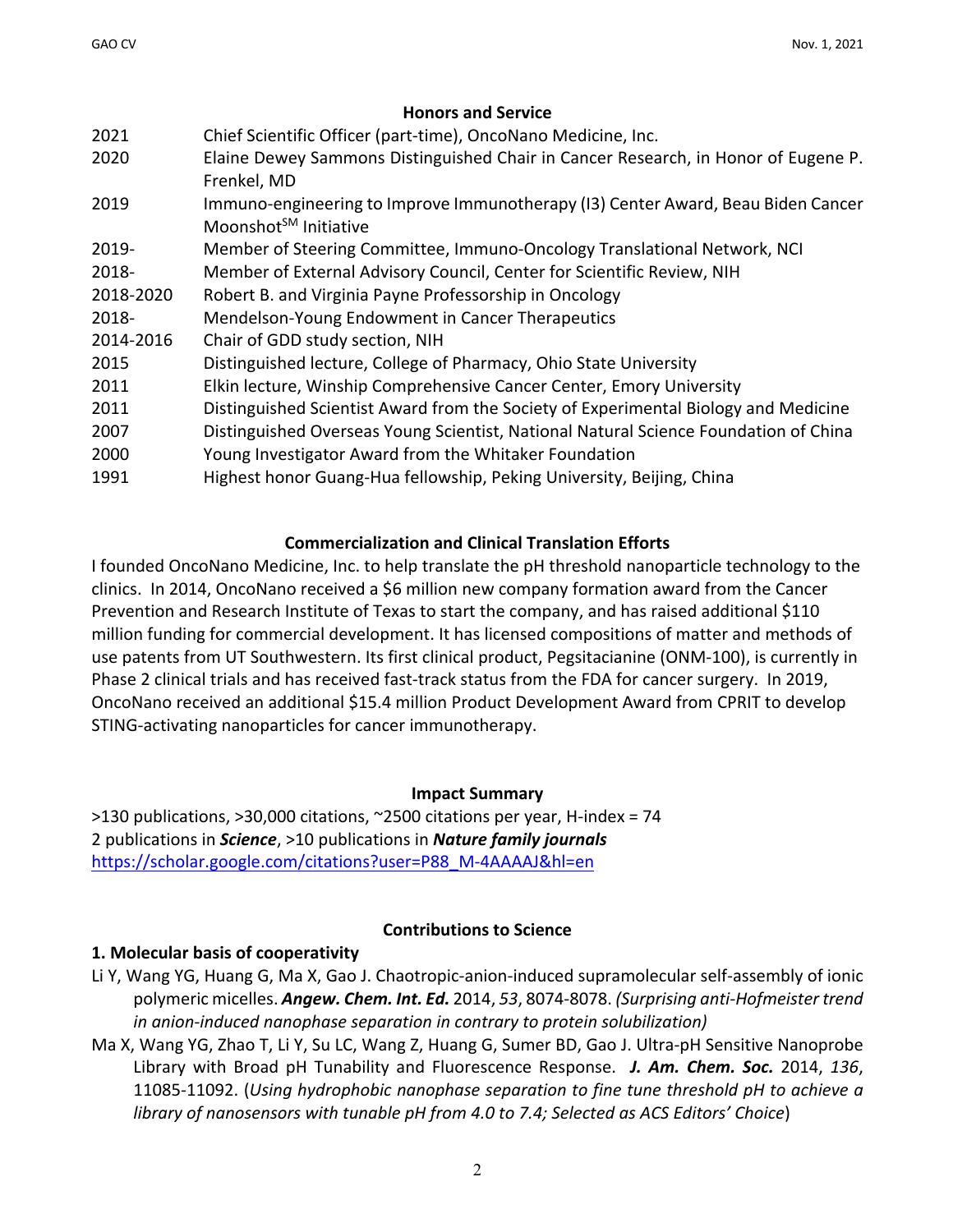- Li Y, Zhao T, Huang G, Sumer B, Gao J. Molecular Basis of pH-Triggered Molecular Self-Assembly. *Nature Commun.* 2016, *7*, 13214. *(Uncovered molecular mechanism of pH cooperativity and identified unprecedented all-or-nothing proton distribution phenotype with a Hill coefficient of 51, largest reported in the literature)*
- Li Y, Wang Y, Huang G, Gao J. Cooperativity Principles in Self-Assembled Nanomedicine. *Chem. Rev.* 2018, *118*, 5359-5391. (*Theory on molecular origin of cooperative behaviors in nature and engineered systems. Implementation of cooperativity design in nanomedicine to achieve therapeutic precision and robust action*).

### **2. Threshold pH sensors for cancer imaging and surgery**

- Wang Y, Zhou K, Huang G, Hensley C, Huang X, Ma X, Zhao T, Sumer BD, DeBerardinis RJ, Gao J. A Nanoparticle-based Strategy for the Imaging of a Broad Range of Tumours by Nonlinear Amplification of Microenvironment Signals. *Nature Mater.* 2014, *13*, 204-212. *(Demonstration of amplifying tumor microenvironmental signals as a universal strategy for tumor imaging. Featured by SciBX, Nature Materials News and Views, Materials 360, Nano Today and Chemistry World, etc.)*
- Zhao T, Huang G,Yang S, Ramezani, S, Li Y, Wang Y, Ma X, Xie XJ, Thibodeaux J, Sun X, Sumer BD, Gao J. A Transistor-like pH Nanoprobe for Tumour Detection and Image-Guided Surgery. *Nature Biomed. Eng.* 2016*, 1*, 0006. *(Chemical transistor concept to achieve binary tumor margin delineation to improve cancer detection and surgery. Featured by Science Daily News; Dallas Morning News, Phys.org, Nature Middle East, Breitbart News Network; Yahoo! News, etc. Coverage by Local NBC and CBS stations. Altmetric score of 154, and ranked in the 98% of >230,000 tracked articles of a similar age in all journals)*
- Huang G, Zhao T, Wang C, Nham K, Xiong Y, Gao X, Wang Y, Hao G, Ge WP, Sun XK, Sumer BD, Gao J. PET Imaging of Occult Malignancy by Chemical Integration of Tumor Acidosis. *Nature Biomed. Eng.* 2020, *4*, 314-324. *(Elucidation of dose accumulation as the secondary digital output by the pH transistor tracer that leads to non-invasive detection of occult diseases by positron emission tomography)*
- Voskuil FJ, Steinkamp PJ, Zhao T, van der Begt B, Koller M, Doff JJ, Jayalakshmi Y, Hartung JP, Gao J, Sumer BD, Witjes MJH, van Dam GM. Exploiting metabolic acidosis in solid cancers using a tumoragnostic pH-activatable nanoprobe for fluorescence-guided surgery. *Nature Commun.* 2020, 11, 3257. (*First-in-human clinical trial of pH threshold sensor ONM-100 in 30 cancer patients with breast, head/neck, colorectal and esophageal cancers. Imaging efficacy in all patients demonstrating the pan-tumor characteristics without severe adverse events*)

### **3. Nano-Immuno-Oncology**

- Luo M, Wang H, Wang Z, Cai H, Lu Z, Li Y, Du M, Huang G, Wang C, Chen X, Porembka MR, Lea J, Frankel AE, Fu Y, Chen ZJ, Gao J. A STING-activating nanovaccine for cancer immunotherapy. *Nature Nanotech.* 2017, *12*, 648-654. *(Spatio-temporal orchestration of antigen delivery and innate stimulation using minimalist (single) polymer design with broad efficacy in multiple tumor models; News and Views by Nature Nanotechnology, highlighted by EurekAlert, Phys.org, Nanowerk, etc (>20 news outlets). Altmetric score of 164, ranked in the 98% of >190,000 tracked articles of a similar age in all journals*).
- Huang TY, Feng Q, Wang ZH, Li W, Sun ZC, Wilhelm J, Huang G, Vo T, Sumer BD, Gao J. Tumor-targeted Inhibition of Monocarboxylate Transporter 1 Improves T Cell Immunotherapy of Solid Tumors. *Adv. Healthc. Mater. 2021, 10, e*2000549. *(Nano delivery of a tumor acidotic inhibitor*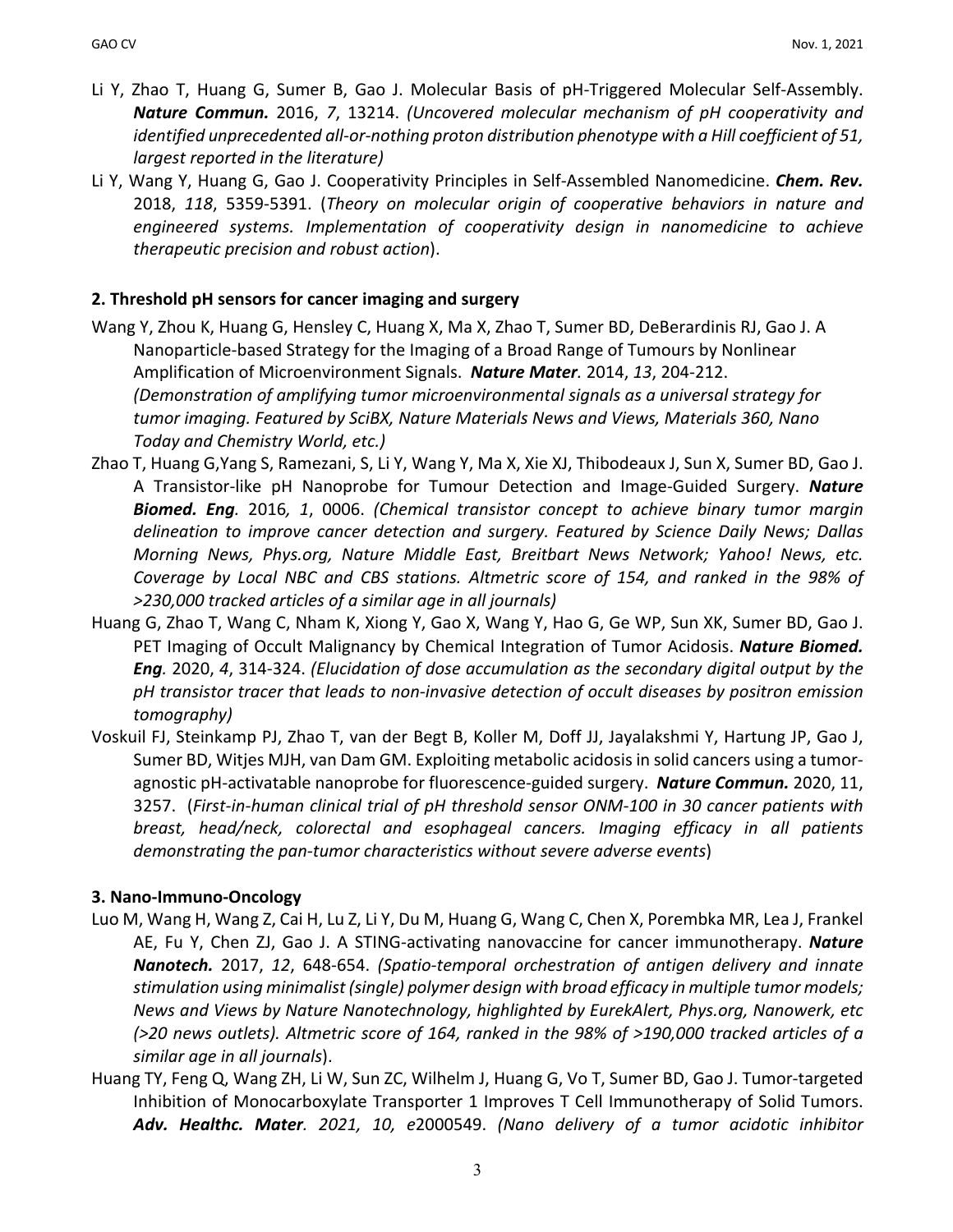*dramatically reduced the dose by >200 fold with increased antitumor efficacy and safety over free drug alone)*

- Wang X, Wilhelm, J, Li W, Li S, Wang Z, Huang G, Wang J, Tang H, Khorsandi S, Sun Z, Evers B, Gao J. Polycarbonate-based Ultra-pH Sensitive Nanoparticles Improve Therapeutic Window. *Nature Commun***.** 2020, *11*, 5828. (*Design and syntheses of new biodegradable UPS polymers with improved safety and biocompatibility in T cell vaccine applications*)
- Li S, Luo M, Wang Z, Feng Q, Wilhelm J, Wang X, Wang J, Cholka A, Fu Y, Sumer BD, Yu HT, Gao J. A Prolonged activation of innate immune pathways by a polyvalent STING agonist. *Nature Biomed. Eng***.** 2021, 5, 455-466. *(Biochemical elucidation of STING activation by PC7A through biomolecular condensation. PC7A led to prolonged STING activation and sustained expression of proinflammatory cytokines over cGAMP, a natural agonist. Altmetric score of 157, and ranked in the 98% of >300,000 tracked articles of a similar age in all journals)*

# **4. Lysosome imaging and metabolism**

- Zhou KJ, Wang YG, Huang X, Luby-Phelps K, Sumer BD, Gao J. Tunable, Ultra-Sensitive pH Responsive Nanoparticles Targeting Specific Endocytic Organelles in Living Cells. *Angew. Chem. Int. Ed.*  2011, *50*, 6109-6114. *(First report on ultra-pH sensitive nanoparticles to differentiate luminal pH in the early endosomes, late endosomes and lysosomes)*
- Wang C, Wang Y, Li Y, Bodemann B, Zhao T, Ma X, Huang G, Hu Z, DeBerardinis RJ, White MA, Gao J. A Nanobuffer Reporter Library for Fine-Scale Imaging and Perturbation of Endocytic Organelles. *Nature Commun.* 2015, *6*, 8524. *(Imaging and perturbation strategy to study organelle biology highlighting luminal pH-dependent mTOR signaling and metabolism; Highlighted by Chemistry and Biology)*
- Wang Y, Wang C, Huang G, Zhao T, Ma X, Li Y, Wang Z, Gao J. Digitization of Endocytic pH by Multicolored Hybrid Ultra-pH Sensitive Nanoprobes at Single Organelle Resolution. *Adv. Mater.* 2017, *29*, 1603794. *(First demonstration of analog to digital conversion of biological signals by transistor-like barcode sensors at single organelle resolution)*
- Wang C, Niederstrasser H, Li Y, Olswald N, Lin R, Jaramillo J, Douglas P, MacMillan E, Wang Z, Brekken R, Posner BA, MacMillan JB, Hang G, Gao J, White MA. Small-molecule TFEB pathway agonists that ameliorate metabolic syndrome in mice and extend *C. elegans* lifespan. *Nature Commun.* 2017, 8, 2270. *(Nanobuffer-enabled high throughput screening of activators of autophagy and lysosome metabolism with in vivo efficacy in treating fatty liver disease and prolonging life)*

# **5. Molecular recognition and tissue engineering (PhD and postdoctoral work)**

- Gao J, Gomez FA, Haerter, R, Whitesides GM. Determination of the Effective Charge of a Protein in Solution by Capillary Electrophoresis. *Proc. Natl. Acad. Sci. USA*, 1994, *91*, 12027-12030. *(First experimental method to measure effective charges of proteins in solution)*
- Gao J, Mammen M, Whitesides GM. The Use of Protein Charge Ladders to Evaluate Electrostatic Contributions to Biomolecular Recognition. *Science* 1996, *272*, 535-537. *(Quantifying role of electrostatics in molecular recognition by protein charge ladders)*
- Gao J, Niklason LE, Langer RS. Surface Hydrolysis of Poly(glycolic acid) Meshes Increases the Seeding Density of Vascular Smooth Muscle Cells. *J. Biomed. Mater. Res.* 1998, *42*, 417-424. *(Surface engineering of polymer scaffolds for tissue engineering applications)*
- Niklason LE, Gao J, Abbott W, Hirschi K, Houser S, Marini R, Langer R. Functional Arteries Grown In Vitro. *Science* 1999, *284*, 489-493. *(First arteries grown in a jar, >2,000 citations)*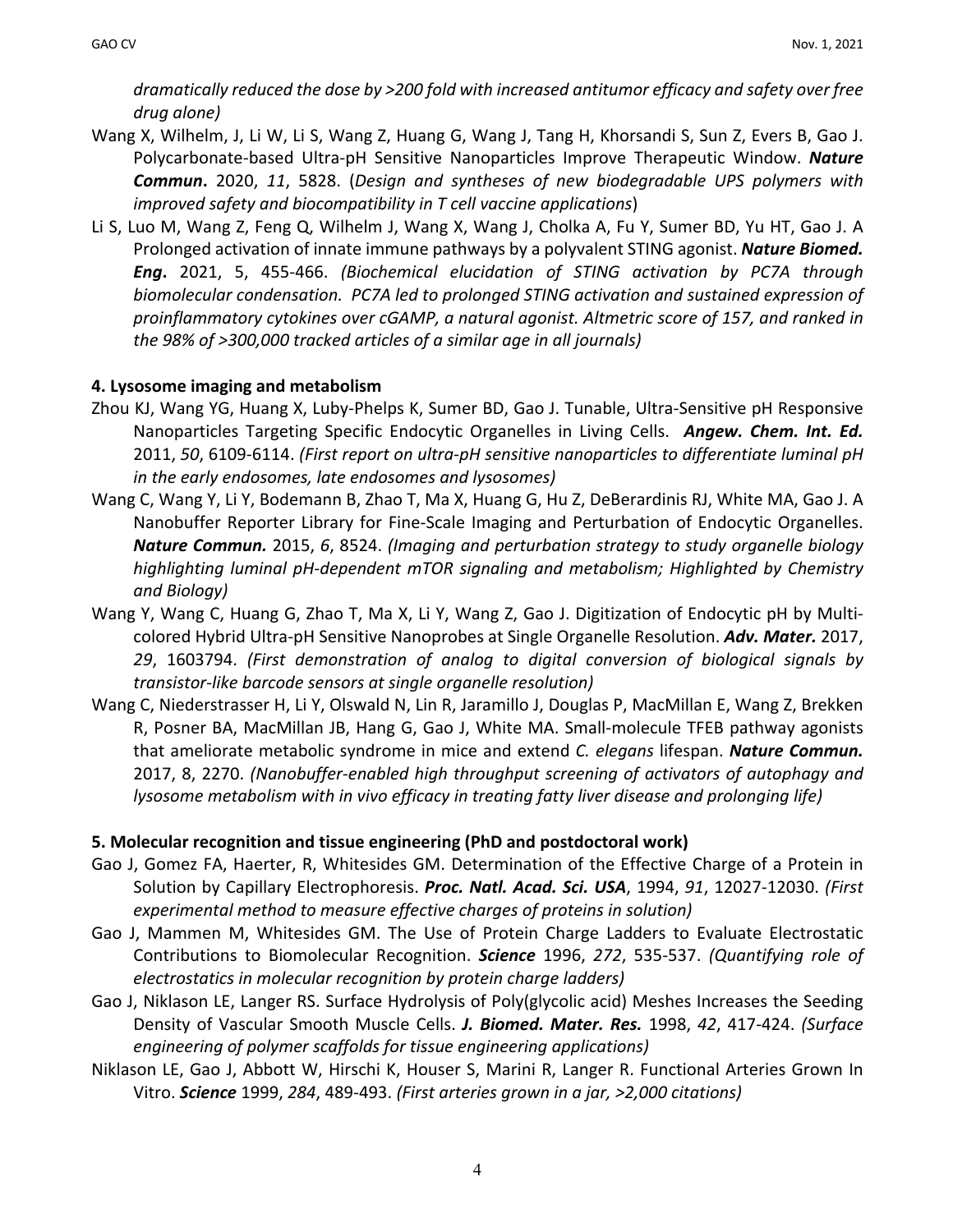# **Societies** (active & past membership)

*American Association for the Advancement in Science, American Chemical Society, Society for Biomaterials, Controlled Release Society, Society for Experimental Biology and Medicine, American Association of Pharmaceutical Scientists, Biomedical Engineering Society*

#### **Grant Awards**

| As PI or co-PI (Active)<br>9/24/2019-8/31/2024<br><b>NIH-NCI U54 CA244719</b><br>Nano-Immuno-Oncology Approaches to Overcome Tumor Immune Evasion | \$5.2 M Total |
|---------------------------------------------------------------------------------------------------------------------------------------------------|---------------|
| NIH-NCI R01 CA216839 4/1/2018-3/31/2023<br>STING-Activating Synthetic Nanovaccine for HPV-induced Cancers                                         | \$1.9 M Total |
| NIH-NCI U01 CA218422 9/30/2017-8/31/2022<br>STING-Activating Polymeric Nanovaccines for T Cell Therapy of Melanoma                                | \$3.2 M Total |
| NIH-NCI R01 CA211930<br>7/1/2017-6/30/2022<br>pH Transistor Nanoprobes for Detection of Occult Nodal Metastases                                   | \$1.9 M Total |
| OncoNanomedicine SRA 12/15/2019-5/15/2021<br>Development of pH sensitive nanomedicine for cancer imaging and therapy                              | \$2.5 M Total |
| As PI (Past)<br>3/1/2018-8/28/2021<br><b>CPRIT RP180343</b><br>Turn ON the Tumor Contrast in Lymph Node Metastases for Occult Disease Detection   | \$886K Total  |
| NIH-NCI R01 CA192221 7/1/15-6/30/20<br>Nanoprobe-enabled Delineation of Tumor Margins for Improved Surgical Therapy                               | \$1.9 M Total |
| 10/1/2017-9/30/2019<br>NIH-NCI P30CA142543<br>Pilot grant: Combining Nanovaccine and Radiotherapy for Immunotherapy<br>of HPV-Induced Cancers     | \$100 K Total |
| <b>CPRIT RP140140</b><br>8/20/2014-2/28/2018<br>Turn ON the Tumor Contrast for Surgical Resection of Head and Neck Cancers                        | \$900K Total  |
| <b>NIH-NCI P50 CA196516</b><br>9/1/2017-8/30/2018<br>Pilot grant: PET Acidotic Tracers for Kidney Cancer Imaging                                  | \$40 K Total  |
| NIH-NIBIB R01 EB013149 7/1/11-6/30/15<br>pH-activatable Micellar Nanoprobes for Cancer Molecular Imaging                                          | \$1.5 M Total |
| CPRIT RP120897 6/01/2012-5/31/2015<br>ß-Lapachone Nanotherapeutics for NQO1-Targeted Therapy of Cancer                                            | \$1.0 M Total |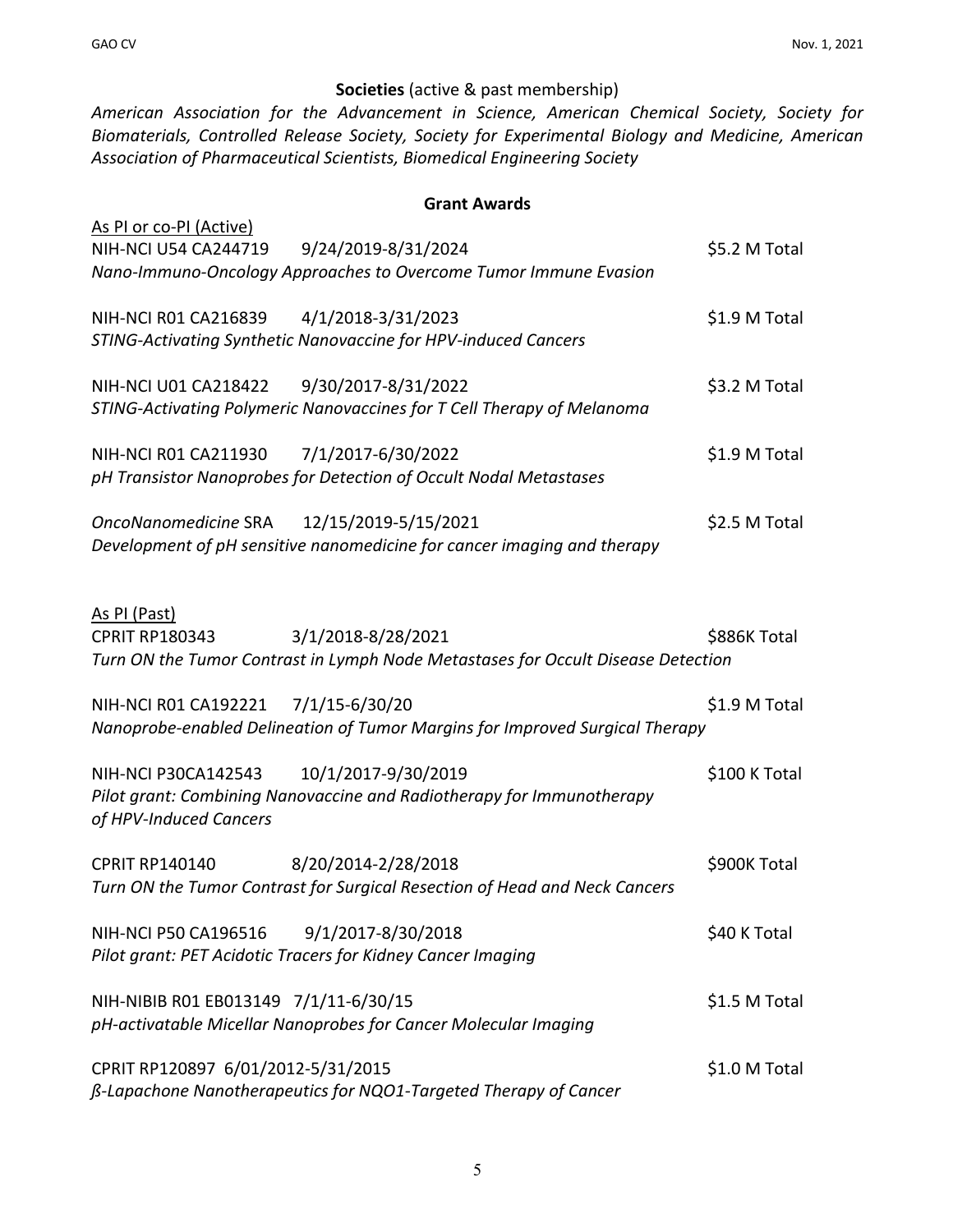| CPRIT RP120094 12/01/2011-11/30/2014<br>Turn ON the Tumor Contrast for Surgical Resection of Head and Neck Cancers                                                                                           | \$965 K Total |
|--------------------------------------------------------------------------------------------------------------------------------------------------------------------------------------------------------------|---------------|
| Texas FUSION Fund 1/1/2011-12/31/2012<br>Dual MRI/Fluorescent Nanoprobes for Robotic Surgery of H&N Tumors                                                                                                   | \$200 K Total |
| NIH-NCI R01 CA129011 7/9/08-5/31/12<br>Ultra-Sensitive MR Probes for Molecular Diagnosis of Lung Cancer                                                                                                      | \$1.6 M Total |
| NIH-NCI R01 CA122994 5/1/07-2/28/12<br>Micellar Nanotherapeutics for Targeted Therapy of Lung Cancer                                                                                                         | \$1.5 M Total |
| NIH-NIBIB R21 EB005394 9/1/05-8/31/09<br>MFe <sub>2</sub> O <sub>4</sub> -Loaded Polymer Micelles as Ultra-Sensitive MR Molecular Probes                                                                     | \$1.5 M Total |
| Minority supplement to Carlos Barcena 9/1/06-8/31/09                                                                                                                                                         | \$151 K Total |
| Texas Instrument 4/1/2008-3/31/2011<br>Defined nanoscale Si sensors as cancer diagnostic devices (Co-PI with Dr. W Hu at UTD)                                                                                | \$500 K Total |
| Montcrief Foundation 10/1/06-9/30/09<br>Nanotubular Capsules as Ultrasensitive MR Molecular Probes                                                                                                           | \$250 K Total |
| NIH-NCI R01 CA90696 5/1/02-4/30/07                                                                                                                                                                           | \$1.3 M Total |
| Interstitial drug delivery to the thermoablated liver tumors<br>Minority supplement to Elvin Blanco 8/1/02-4/30/07                                                                                           | \$192 K Total |
| Whitaker Foundation 5/1/2000-4/30/2003<br>Drug delivery system for thermoablated liver tumors                                                                                                                | \$210 K Total |
| NIH-NCI R21 CA093993 2/1/02-1/31/04<br>Computed Tomography: In vivo measure of platinum-containing drugs                                                                                                     | \$383 K Total |
| As Co-Investigator (Active)<br>NIH-NCI R01 CA13291074 (PI: B Sumer) 12/1/21-11/30/26<br>A pH Responsive Transistor-like Nanoprobe for Sensitive Detection of<br>Unknown Primary Cancers of the Head and Neck | \$2.3 M Total |
| As Co-Investigator (Past)<br>NIH-NCI R01 CA102792 (PI: DA Boothman) 08/01/03-04/30/18<br>Use of $\beta$ -lapachone for non-small cell lung cancer therapy                                                    | \$1.8 M Total |
| DOD (PI: JKW Willson) 9/4/2009-10/03/2011<br>Nanotechnology for Cellular Therapies (Building of GMP facility)                                                                                                | \$8.6 M Total |
| NIH-NCI R21 CA132096 (PI: V Kodibagkar) 12/01/08-11/31/10                                                                                                                                                    | \$275 K Total |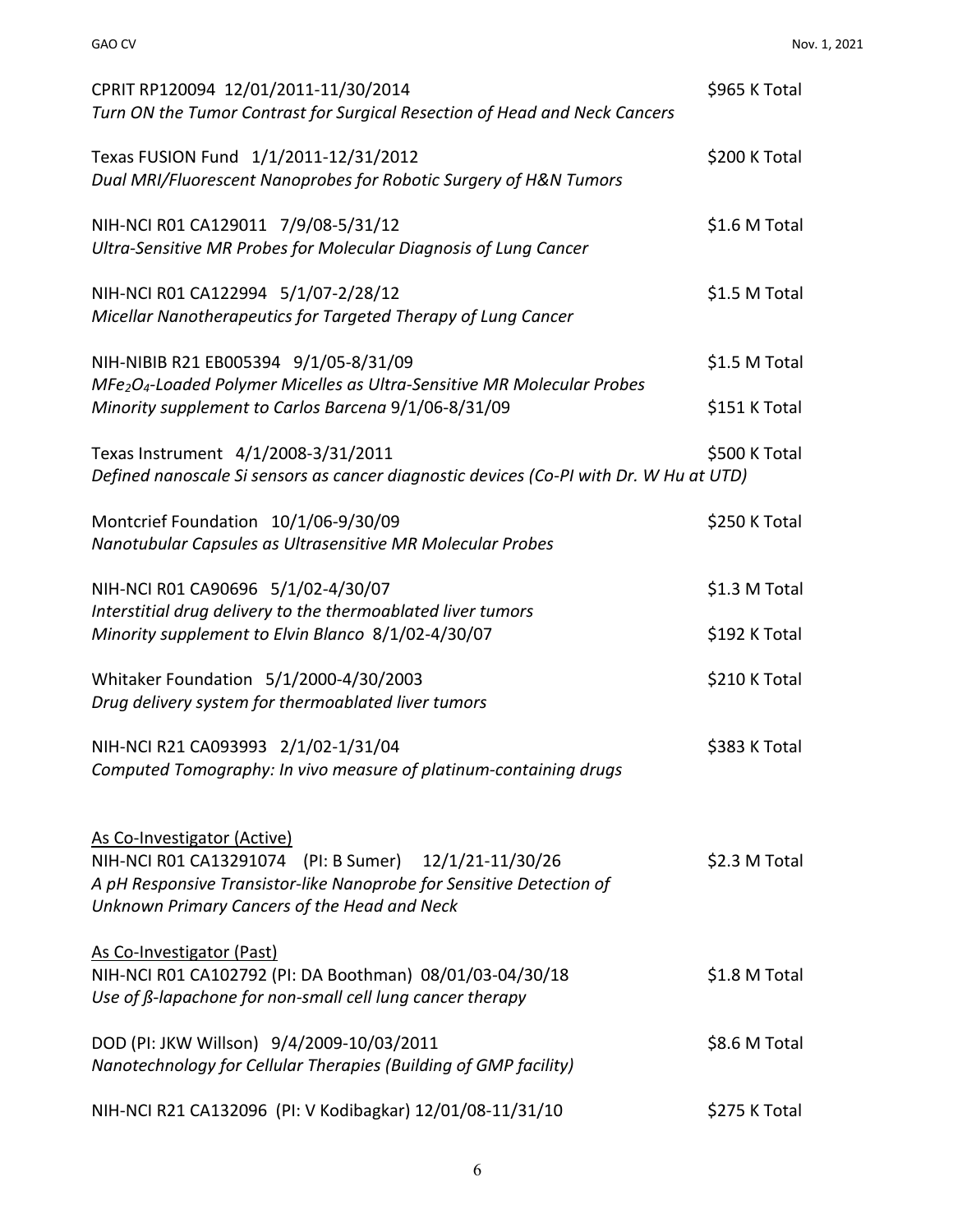*1 H MRI based nanosensors for imaging tumor oxygenation*

| NIH-NCI U24 CA126608 (PI: R Mason & AD Sherry) 4/1/2007-3/30/2010<br>Development of multi-chromatic MR agents for cancer diagnosis                    | \$50 K (DC)   |           |
|-------------------------------------------------------------------------------------------------------------------------------------------------------|---------------|-----------|
| NIH-NCI R21 CA112436 (PI: E Dormindotova) 2/1/06-1/31/09<br>Design of Targeting Enhancement for Drug Delivery                                         | \$275 K Total |           |
| NIH-NCI R01 CA102792 (PI: DA Boothman) 10/01/03-06/30/08<br>Use of $\beta$ -lapachone for local delivery lung cancer chemotherapy                     | \$1.7M Total  |           |
| NIH-NCI P50 CA070907 (PI: J Minna) 7/1/07-6/30/08<br>Development of Ultra-Sensitive MR Probes for Early Detection of Lung Cancer                      | \$25 K (DC)   |           |
| NIH-NCI P50 CA070907 (PI: J Minna) 2/1/06-1/31/07<br>Development of Lung Cancer-Targeted Polymer Micelles                                             | \$25 K (DC)   |           |
| DOD (PI: DA Boothman) 10/1/03-9/30/06<br>Use of $\beta$ -lapachone-millirods for improved therapy of prostate cancer                                  | \$573 K Total |           |
| Ohio Biomed Res Tech Trust Partnerships (PI: J Nadeau) 6/1/03-6/30/05<br>Genetics of gastrointestinal cancers (\$3.3 M Total)                         | \$3.3M Total  |           |
| <b>Advisee Fellowships/Competitive Awards</b>                                                                                                         |               |           |
| NIH Ruth L. Kirschstein National Research Service Award (NRSA)<br>Individual Predoctoral Fellowship (F31) (Z Bennett) (2/1/2021-1/31/2024)            |               | \$180,757 |
| DOD Postdoc Fellowship (C Khemtong) (9/15/06-8/14/09)<br>Ultrasensitive MR probes for early breast cancer detection                                   |               | \$430,000 |
| Susan G. Koman Breast Cancer Postdoc Fellowship (CF Zhang) (7/1/07-6/30/10)<br>Ultrasensitive MR probes for early breast cancer detection             |               | \$135,000 |
| DOD Predoctoral Fellowship (B Weinberg) (7/1/05-6/30/08)<br>Multimodality CT/SPECT Evaluation of Micelle Drug Carriers for Treatment of Breast Tumors |               | \$90,000  |
| DOD Postdoc Fellowship (SF Chin) (10/1/04-4/30/07)<br>Combined Radiation and $\beta$ -Lapachone Millirod Therapy for Prostate Tumors                  |               | \$125,000 |
|                                                                                                                                                       |               |           |

#### **Current Advisees and Staff**

Research staff:

Gang Huang (PhD in Analytical Chem., Univ. North Texas), Research Associate Professor, U54 Center Administrative Director Wei Li (PhD in Pharmacy, Zhejiang Univ.), Lab Manager Pranav Idnany (BA in Molecular and Cell Biology, UC Berkeley), Research Technician Katy Torres, Research Assistant I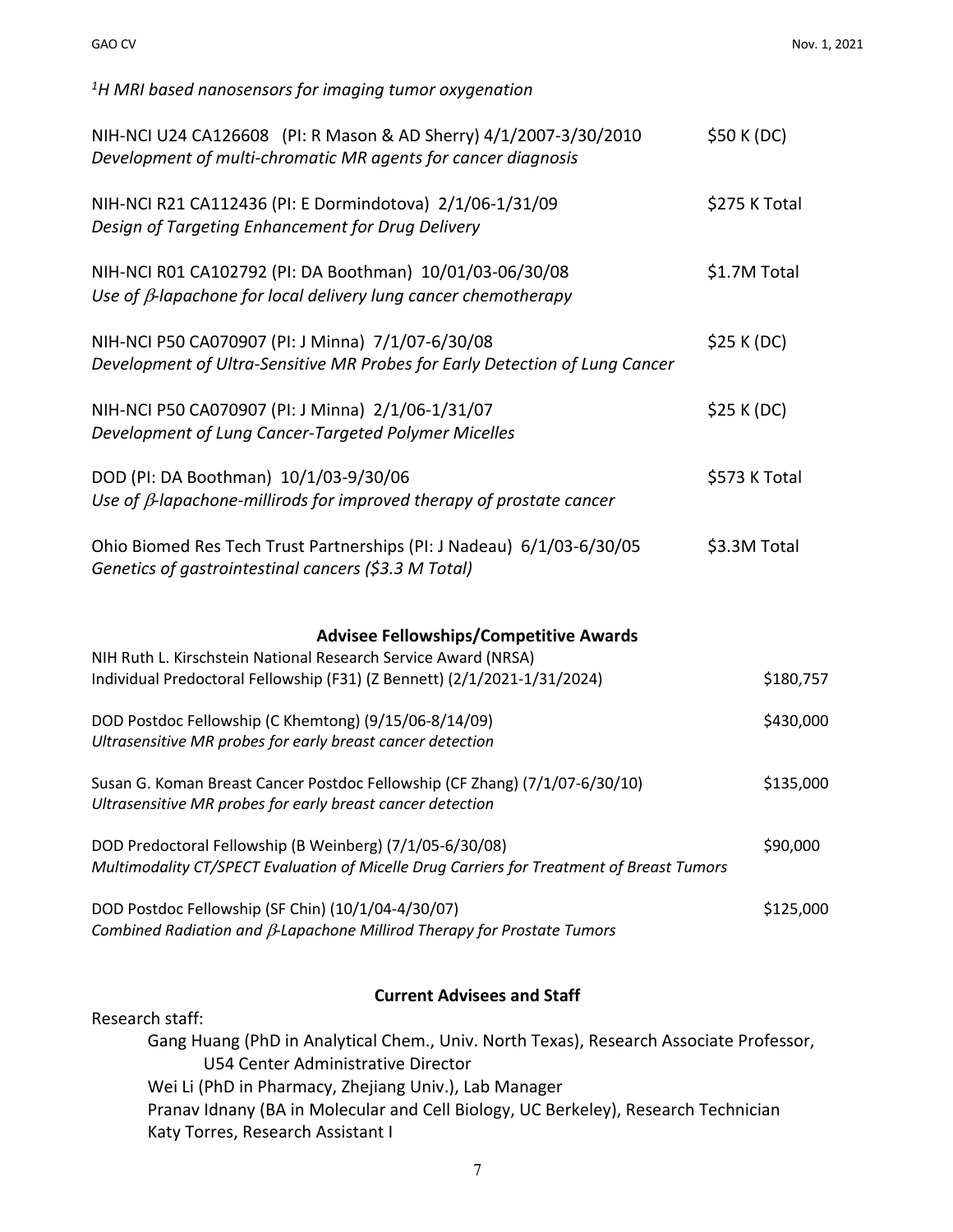Ryan Smith (BA in Chemistry, Niagara Univ.), Research Assistant I Oreoluwa Onabolu (BS/MS, Georgetown University), Research Assistant II Chris Clyne, Research Assistant I

### PhD students:

Jonathan Wilhelm (BS, Texas Tech. 2017), Biomedical Engineering Program Jiwon Song (BS, Wash U. 2017), Biomedical Engineering Program Zachary Bennet (BS, UT Austin, 2017), Biomedical Engineering Program Maggie Wang (BS/MS, West Washington Univ., 2020), Biomedical Engineering Program

### Postdoctoral fellows:

Qiang Feng (2017-, PhD in Nanoscience, Natl Center of Nanotechnology China) Zhichen Sun (2019-, PhD in immunology, Institute of Biophysics, Chinese National Academy of Sciences; co-advising with Prof. Yang-xin Fu) Xuexin Yu (2019-, PhD in Genomics and Bioinformatics, Beijing Institute of Genomics, Chinese

Academy of Sciences, co-advising with Prof. Bo Li) Jiahui Chen (2019-, PhD in Bioinformatics, Chinese Academy of Sciences)

### **Past PhD Advisees with Placement (12 in total, in chronological order)**

Agata Exner (1998-2002), PhD in Biomedical Engineering, Case Western Reserve Univ. Thesis '*Non-invasive monitoring and evaluation of local drug delivery in livers following radiofrequency ablation*'; Professor of Radiology and Biomed Eng., Case Western Reserve Univ., Cleveland, OH

- Feng Qian (1998-2003), PhD in Biomedical Engineering, Case Western Reserve Univ. Thesis *'Combined modeling and experimental approaches for the rational design of intratumoral drug delivery systems'*; Professor and Vice Dean of School of Pharmaceutics, Tsinghua Univ., Beijing, China
- Norased Nasongkla (2000-2006), PhD in Macromolecular Sci and Eng, Case Western Reserve Univ. Thesis '*Multifunctional Polymeric Micelles as Cancer-Targeted, Ultrasensitive Imaging Probes and Drug Delivery Systems'*; Professor and Chair of Dept. Biomed Eng, Mahidol University, Bankok, Thailand
- Damon Sutton (2001-2007), PhD in Macromolecular Sci and Eng, Case Western Reserve Univ. Thesis '*pH-Response Drug Delivery Systems'*; Senior Chemist at Medtronic Diabetes, Los Angeles, CA
- Brent Weinberg (2003-2007), PhD in Biomedical Engineering, Case Western Reserve Univ. Thesis '*Intratumoral chemotherapy for liver cancer using biodegradable polymer implants'*; Assistant Professor of Neuroradiology, Emory Univ., Atlanta, GA

Elvin Blanco (2002-2008), PhD in Biomedical Engingeering, UT Southwestern Med. Center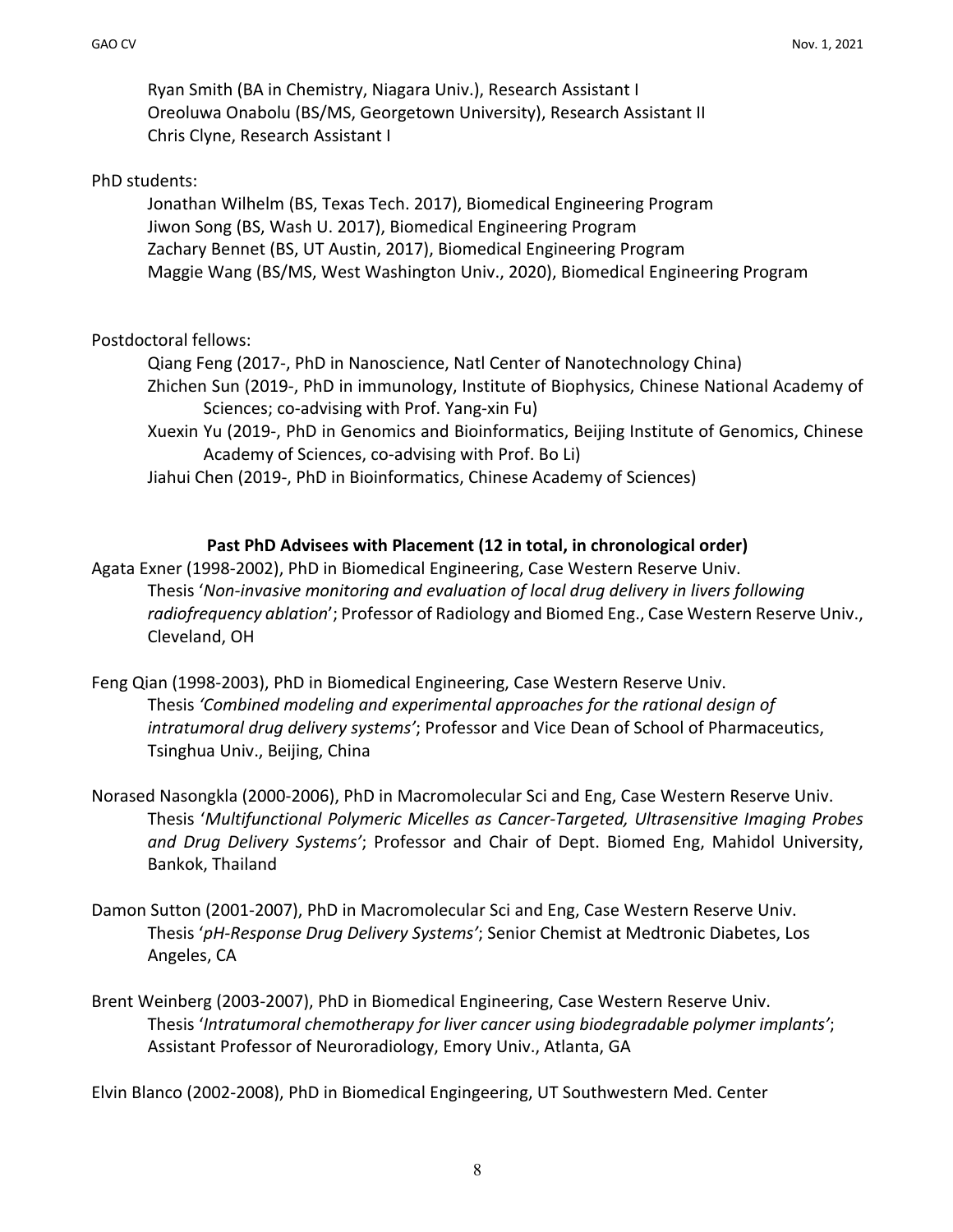Thesis ' $\beta$ -Lapachone Nanotherapeutics for Lung Cancer Therapy'; Assistant Research Professor, Houston Methodist, Houston, TX

- Carlos Barcena (2006-2008), PhD in Chemistry, UT Dallas Thesis '*Novel superparamagnetic nanoparticles as MRI contrast agents'*; Examiner, US Patent and Trademark Office, Washington, DC
- Tao Li (2005-2010), PhD in Electrical Eng, co-advising with Prof. W Hu, UT Dallas Thesis *'Lithographically Defined Shape-Specific Polymeric Particulates for Nanomedicine Applications'*; Professor of EE, Southeast Univ., Nanjing, China
- Chase Kessinger (2005-2010), PhD in Cancer Biology, UT Southwestern Med. Center Thesis *'*<sup>a</sup>*v*b*3-Targeted Nanoprobes for In Vivo Imaging of Tumor Angiogenesis'* Postdoc with Dr. FA Jaffer at Harvard Med School; Instructor, Cardiovascular Res Center, Mass General Hospital, Boston, MA
- Tian Zhao (2011-2015), PhD in Chemistry, UT Southwestern Med. Center Thesis *'pH Transistor Nanoprobe Advance Cancer Detection and Surgery';* Director of R&D, OncoNano Medicine, Inc., Dallas, TX
- Chensu Wang (2011-2017), PhD in Biomed Eng, UT Southwestern Med. Center Thesis *'Illuminating Endocytic Organelles with pH Responsive Nanomaterials';* HHMI Predoctoral fellow; Postdoctoral fellow with Dr. Darrell Irvine, MIT
- Yang Li (2011-2017), PhD in Chemistry, UT Southwestern Med. Center Thesis *'Molecular Basis of Cooperativity in pH-Triggered Supramolecular Self-Assembly';*  Postdoctoral fellow with Dr. Daniel J. Kohane, Harvard Medical School/Boston Children's Hospital

#### **Past Postdoctoral Advisees with Placement (26 in total, in chronological order)**

- Hua Ai (PhD in Chem. U Louisiana) (CWRU BME, 2002-2005, DOD Postdoc fellowship), Professor at National Engineering Res Center for Biomaterials, SiChuan University, Chengdu, China
- Xintao Shuai (PhD in Polymer Chem. Inst. Chem. Chinese Academy of Sci.) (CWRU BME, 2003-2005), Professor and Director of Biomedical Engineering Center, Zhongshan Univ., Guangzhou, China
- Chalermchai Khemtong (PhD in Chem. U Akron) (UT Southwestern, 2005-2010), Assistant Professor in Advanced Imaging Research Center, UT Southwestern, Dallas, TX
- Shook-Fong Chin (PhD in Chem. UT Dallas) (UT Southwestern, 2005-2007), Research Scientist at Impax Labs, Hayward, CA
- Fatih Buyukserin (PhD in Chem. Univ. Florida) (UT Dallas, 2007-2008), Associate Professor of Biomed Eng., TOBB Univ., Ankara, Turkey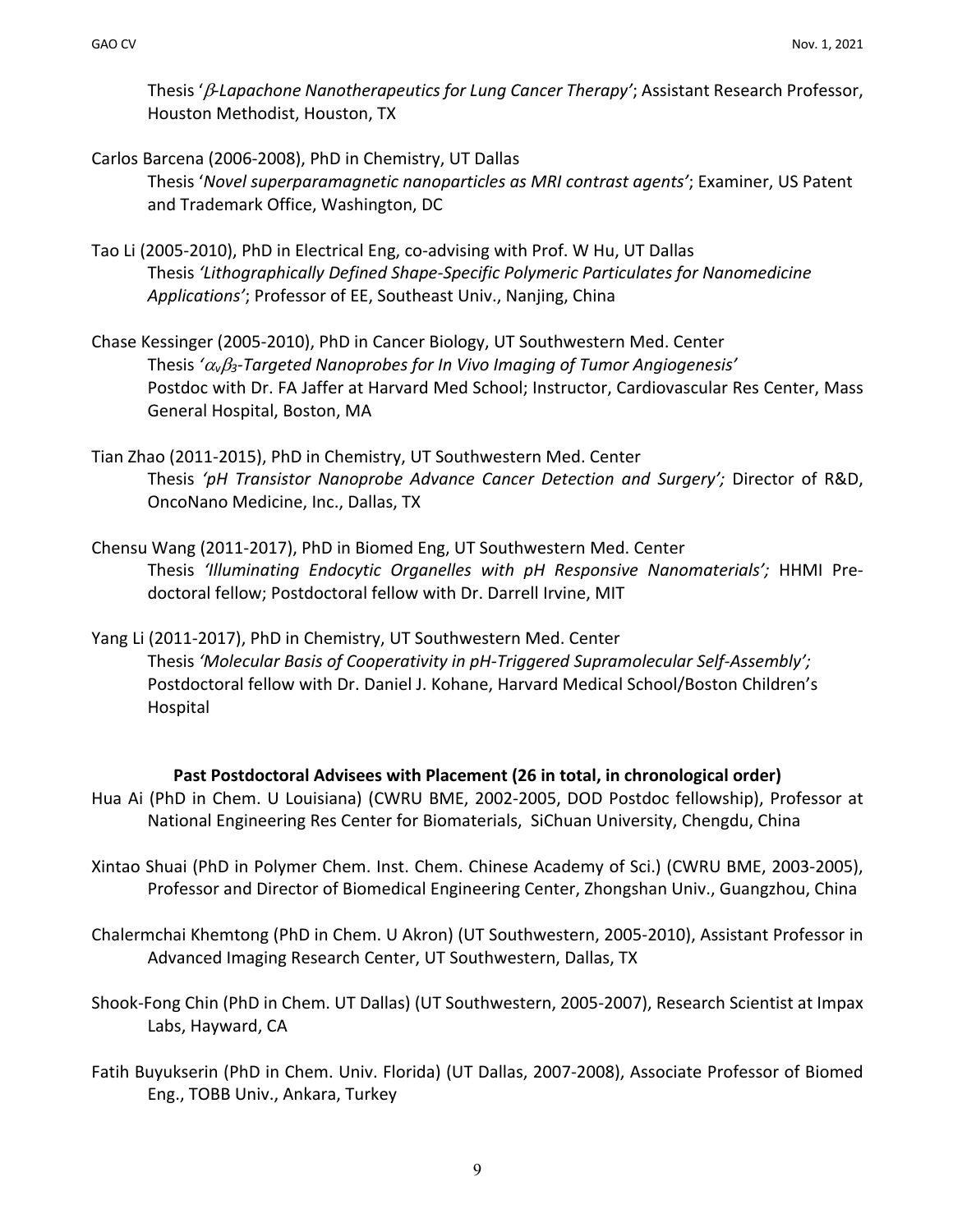- Jagadeesh Setti-Guthi (PhD in Chem. IIT) (UT Southwestern, 2006-2009), Principal Scientist at Active Pharmaceutical Intermediates, Hyderbrad, India
- Su-Geun Yang (PhD in Pharmaceutics, Natl Seoul Univ.) (UT Southwestern, 2006-2009), Associate Professor of Pharmaceutics, Inha Univ., Seoul, Korea
- Amandeep Sra (PhD in Chem. Texas A&M) (UT Southwestern, 2007-2009), Associate Faculty at Colin College, Frisco, TX
- Chunfu Zhang (PhD in Chem.) (UT Southwestern, 2007-2008), Associate Professor in Med-X Res Inst. of Shanghai Jiao Tong Univ., Shanghai, China
- Gang Huang (PhD in Chem. U North Texas) (UT Southwestern, 2007-2010), Instructor at Simmons Comprehensive Cancer Center, UT Southwestern, Dallas, TX
- Huabing Chen (PhD in Pharmaceutics, HUST) (UT Southwestern, 2008-2010), Professor of Pharmaceutics, SuZhou Univ., SuZhou, China; Outstanding Young Investigator Award in China
- Haijun Yu (PhD in Chem. Chinese Acad Sci) (UT Southwestern, 2009-2011), Associate Professor in Shanghai Inst. Mater Med., Shanghai, China; Outstanding Young Investigator Award in China
- Huiying Ding (PhD in Tech Inst of Chem Phys, CAS) (UT Southwestern, 2009-2011), Editor in Beijing Science Publishing Group
- Yinjian Zhou (PhD in Chem. Chinese Acad Sci) (UT Southwestern, 2009-2011), Assistant Professor, Institute of Biophysics, Chinese Academy of Sciences, Beijing, China
- Xiaonan Huang (PhD in Chem. Peking Univ.) (UT Southwestern, 2009-2011), Associate Professor of Chemistry, Capital Normal Univ. Beijing, China
- Kejin Zhou (PhD in Chem. U Sci Tech China) (UT Southwestern, 2010-2013), Instructor in Simmons Comprehensive Cancer Center, UT Southwestern, Dallas, TX
- Xinpeng Ma (PhD in Chem., U Wyoming) (UT Southwestern, 2009-2013), Research Scientist at Moderna Therapeutics, Boston, MA
- Yiguang Wang (PhD in Pharmaceutics, Peking Univ.) (UT Southwestern, 2010-2015), Professor and Chair of Department of Pharmaceutics, Peking Univ., Beijing, China
- Zhiqiang Lin (PhD in Pharmaceutics, Peking Univ.) (UT Southwestern, 2014-2016), Assistant Professor in School of Medicine, Peking Univ., Beijing, China
- Min Luo (PhD in Mol. Biol. Peking Univ.) (UT Southwestern, 2013-2018), Associate Professor in School of Medicine, Fudan Univ., Shanghai, China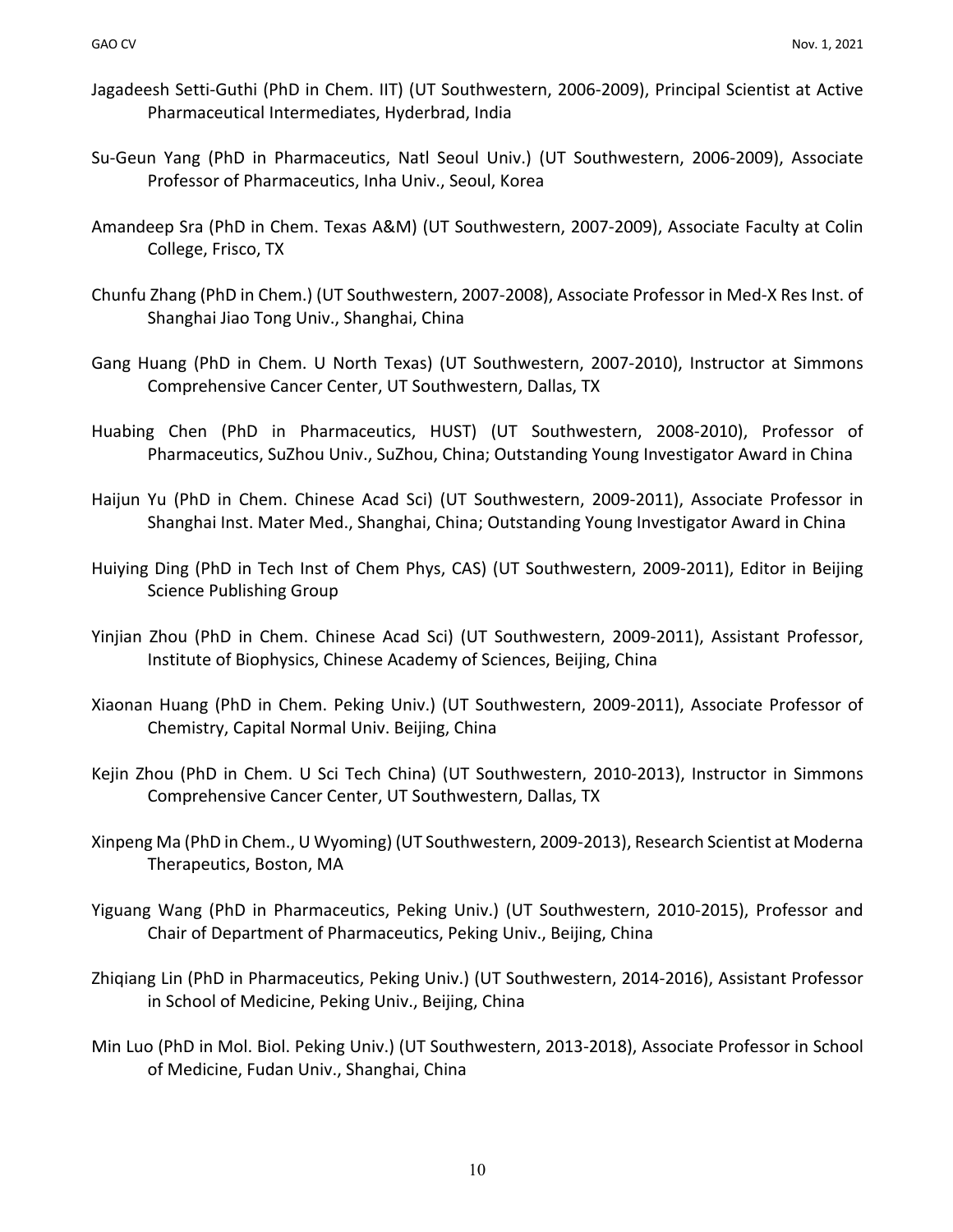Tongyi Huang (2018-2020, MD/PhD in radiology, Sun Yat-sen University; fellowships from SYSU), Assistant Professor of Radiology, Sun Yat-sen University, Guang Zhou, China

Kai Li (2019-2020, PhD in Pharmacy at Peking Univ.), Research Manager, CR Pharmaceutical Group, Shenzhen, China

Zhaohui Wang (2013-2020, PhD in Pharmacy at Peking Univ.), Assistant Professor, Xiehe Institute of Materia Medica, Chinese Academy of Medical Sciences, Beijing, China

Xu Wang (2017-2020, PhD in Polymer Chemistry, Univ. Sci. Tech. China), Postdoc fellow, UT Southwestern Medical Center, Dallas, Texas

Zhida Liu (2018-2020, PhD in Immunology, co-advising with Prof. Yang-xin Fu), Assistant Professor, Shanxi University, Taiyuan, China

Suxin Li (2019-2021, PhD in Pharmacy at Peking Univ.), Assistant Professor, Chinese Pharmaceutical University, Nanjing, China

Jian Wang (2019-2021, PhD in Immunology, Peking Union Medical College; fellowships from China Education Ministry), Assistant Professor, Tianjin Blood Institute, Tianjin, China

### **MS Students**

Yen-Chiat Chow (BME, CWRU), Nancy Prasert (Macro Sci Eng, CWRU), Andy Wiedmann (BME, CWRU), Amol Sharma (BME, CWRU), Vonya Miksic (BME, CWRU)

### **Undergraduate and Medical Students**

Amol Sharma (CWRU BME), Judy Jin (CWRU BME), Tina Kinscher (CWRU BME), Diana Wey (CWRU BME), Lauren Sample (CWRU BME), Elizabeth Tse (CWRU BME), Vipul Sheth (CWRU BME), Srinivasan Gutti (CWRU BME), Ben Tomlinson (CWRU BME), Pooja Ghatalia (CWRU Chem), Fern Yoon (UTD EE), Sussana Elkassih (UTD Chem), Nigel Gwini (UNW Chem), Joel Sun (UTSW Med), Sina Khorsandi (UTD Chem), Bilal Khurshid (UTA BME), Elva Ye (UTA Chem), Manuel Perez (Univ. Puerto Rico Chem)

### **High School Students**

Alyssa Chen and Shriya Das (2013-2014 National Finalist, Siemens Competition)

### **Student Awards**

| Summer, 1999 | Whitaker summer undergraduate research fellowships to Judy Jin and Tina Kinscher                       |
|--------------|--------------------------------------------------------------------------------------------------------|
| Feb., 2000   | Agata Szymanski received a student award at MS level at BME research day, CWRU.                        |
| Summer, 2000 | Whitaker summer undergraduate research fellowship to Diana Wey                                         |
| Sept. 2000   | Norased Nasongkla received the Royal Thai Government Predoctoral Scholarship                           |
| Summer, 2001 | Whitaker summer undergraduate research fellowship to Lauren Sample and Elizabeth Tse                   |
| April, 2002  | Agata Szymanski-Exner is awarded a Student Travel and Professional Development Award from the          |
|              | Society for Biomaterials                                                                               |
| May, 2002    | Damon Sutton has received a Graduate Dean's Instructional Excellence Award                             |
| Summer, 2002 | Whitaker summer undergraduate research fellowship to Vipul Sheth and Vasu Gutti                        |
| Sept., 2002  | Agata Szymanski-Exner has received a scholarship from the New Jersey Center for Biomaterials to attend |
|              | the 6th NJ Symposium on Biomaterials Science in Somerset, New Jersey.                                  |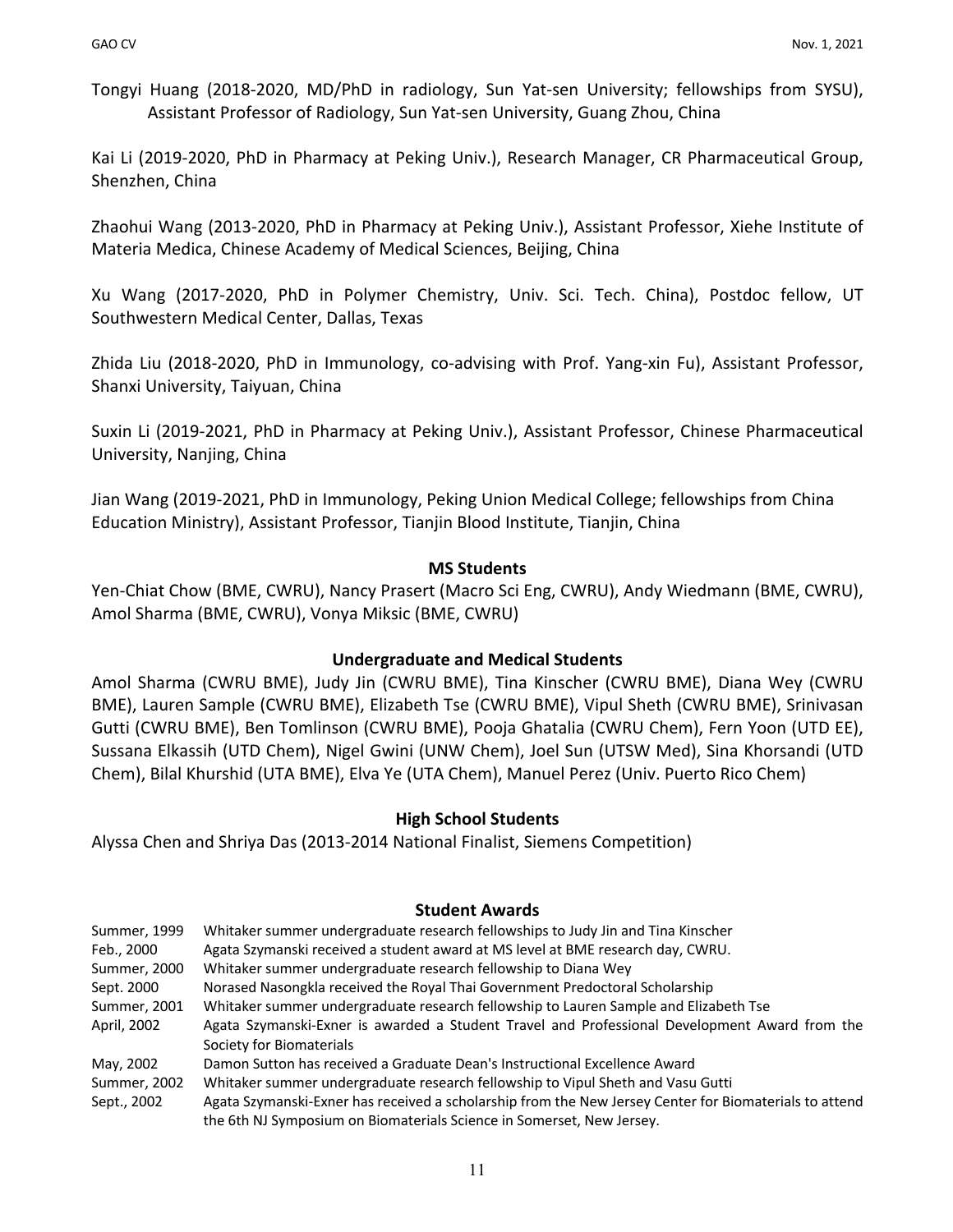| 2000-2002         | Whitaker Foundation predoctoral traineeship to Agata Szymanski-Exner                                        |
|-------------------|-------------------------------------------------------------------------------------------------------------|
| 2002-2006         | Minority supplement support for Elvin Blanco from the National Institutes of Health                         |
| Summer, 2003      | Whitaker summer undergraduate research fellowship to Ben Tomlinson                                          |
| Oct., 2003        | Brent Weinberg has received a student travel award to attend the 2003 BMES conference                       |
| Nov. 2004         | Dr. Hua Ai has received a postdoctoral fellowship from the DOD Prostate Cancer Program                      |
| 2003-2004         | NIH predoctoral traineeship to Brent Weinberg from BME, CWRU                                                |
| Jan. 2005         | Brent Weinberg has received a predoctoral fellowship from the DOD Breast Cancer Program                     |
| Aug. 2006         | Dr. Charlie Khemtong received DOD multi-disciplinary postdoctoral fellowships                               |
| Aug. 2006         | Dr. Su-Geun Yang received a one-year postdoctoral fellowship from the Korean Government                     |
| June 2007         | Green Fellowship to Pooja Ghatalia, a junior undergraduate student from UT Dallas                           |
| Jan. 2007         | Fern Yoon from UT Dallas received a Green Fellowship                                                        |
| <b>March 2007</b> | Carlos Barcena received a second prize in UTD Chemistry and Biological Science Symposium                    |
| May 2007          | Dr. Chunfu Zhang received a postdoc fellowship from the Susan G Komen Breast Cancer Foundation              |
| Nov. 2007         | Dr. Charlie Khemtong received a 5th Annual Postdoctoral Symposium Award at UT Southwestern Medical          |
|                   | Center                                                                                                      |
| Sept. 2008        | Elvin Blanco, a graduate student, received a travel award to the Society for Biomaterials Meeting, Atlanta, |
|                   | GA                                                                                                          |
| 2010              | Chase Kessigner received Society of Experimental Biology and Medicine best paper award in Alan              |
| April 2013        | Joel Sun is honored in the 51 <sup>st</sup> Annual Medical Student Research Forum at UT Southwestern        |
| April 2014        | Alyssa Chen and Shriya Das are National Finalist at Siemens Competition                                     |
| 2015              | Youth 1000 plan to Yiguang Wang, Chinese Ministry of Organization                                           |
| 2014-2017         | HHMI pre-doctoral fellowship to Chensu Wang (BME student)                                                   |
| 2018              | Youth 1000 plan to Min Luo, Chinese Ministry of Organization                                                |
| 2018              | Clinical oversea fellowship to Dr. Tongyi Huang by Sun Yat-Sen University, Guangzhou, China                 |
| 2018              | Chinese Government Scholarship to Dr. Jian Wang                                                             |
| 2018              | Outstanding Poster Presentation Award to Jonathan Wilhelm, NCI Alliance for Nanotechnology,                 |
|                   | Washington, DC                                                                                              |
| 2020              | Carol and Robert Eberhart Endowed Scholarship in Engineering in the Clinical Sciences to Jonathan           |
|                   | Wilhelm                                                                                                     |
| 2021              | National Institutes of Health Ruth L. Kirschstein National Research Service Award (NRSA) Individual         |
|                   | Predoctoral Fellowship (F31) to Zachary Bennett                                                             |

# **Teaching**

| 91-92     | Teaching Fellow, Harvard University                                           |
|-----------|-------------------------------------------------------------------------------|
| 98        | Intro to Biomaterials, BME core course, Case Western Reserve Univ.            |
| 99        | Structure of Biol Materials, BME elective course, Case Western Reserve Univ.  |
| $99 - 05$ | BME lab, BME, Case Western Reserve Univ.                                      |
| 99-05     | Designed and taught Biomaterials and Drug Delivery, BME, Case Western         |
|           | Reserve Univ.                                                                 |
| $00 - 05$ | Intro to BME (freshmen course, Biomaterials/Tissue Engineering section), BME, |
|           | Case Western Reserve Univ.                                                    |
| $02 - 05$ | Designed and taught Quantitative Molecular Bioengineering (capstone UG        |
|           | course to Biomaterials Tissue Engineering Track), Case Western Reserve Univ.  |
| 03-04     | Materials and Manufacturing Processes (Pharmaceutical materials section),     |
|           | Case School of Engineering and School of Management                           |
| 06-09     | Cancer Biology (Nanomed lectures), UT Southwestern                            |
| $06 - 10$ | Mechanism of Drug Action (Nanomed lectures), UT Southwestern                  |
| $18 -$    | Molecular and Translational Nanomedicine, UT Southwestern                     |
|           |                                                                               |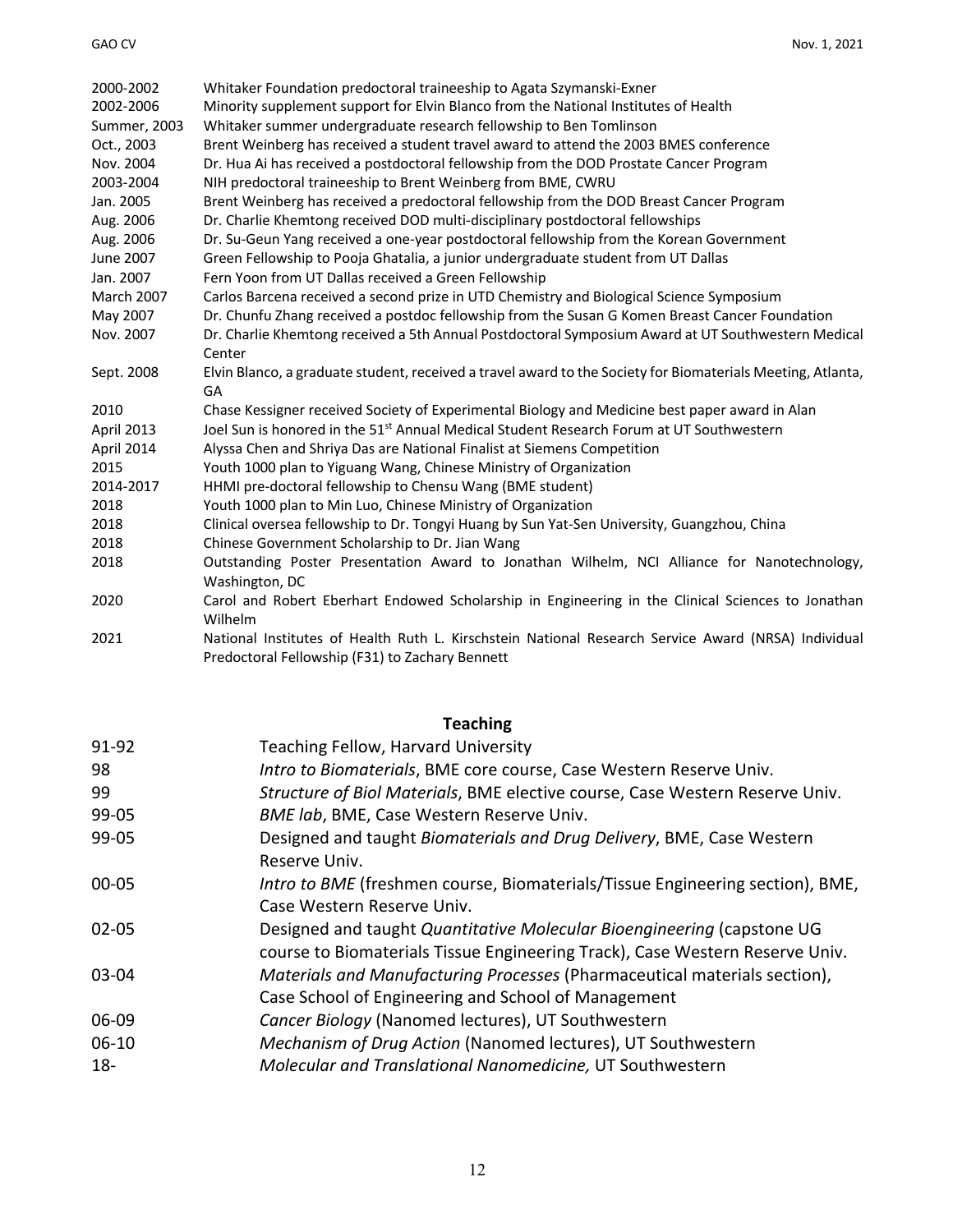### **Professional Service**

Steering Committee, Immuno-Oncology Translational Network, National Cancer Institute

- Search Committee (2018) for the Director of Center for Scientific Review (CSR), National Institutes of Health
- Member (2018-) of Advisory Council to the Center for Scientific Review (CSR), National Institutes of Health
- Chair of Editorial Panel (2018), Biomedical Technology Research Resource Center (P41), National Institutes of Health

Ad hoc member (2017) *Nano Study Section (NANO)*, National Institutes of Health

Ad hoc member (2005-2011), member (2011-2014) and Chair (2014-2016) of *Gene and Drug Delivery (GDD) Study Section*, National Institutes of Health

External Advisory Board, Purdue University Center of Cancer Research, 2011-2020

Senior Editorial Board, *American Journal of Nuclear Medicine and Molecular Imaging* (ISSN: 2160- 8407), 2011-present

Editorial Board, *Theranostics* (ISSN: 1838-7640), Ivyspring International Publishing, 2011-present

Member of Expert Panel on evaluation of Nanotech Institute, Technical University of Denmark, Copenhagen, Denmark, 2015

Associate Editor, *Experimental Biology and Medicine,* 2006-2012

Ad hoc panel member for *R24 Resource-Related Research Project* for NHLBI (2012), *Quantum Grant Study Section,* NIBIB (2007), *NHLBI Program Project Grant Study Section* (2005, 2006), NIH ARRA competitive revision study section (2009).

Ad hoc grant reviewer for *National Science Foundation (NSF), Indiana 21st Century Fund, North Carolina Biotechnology Center, Academic Research Fund at National University of Singapore, Pennsylvania Performance Review of Partnership for Innovation Program, NCI SBIR/STTR Study Section, Department of Defense Lung Cancer Research Program.*

Session chairs for *Society for Biomaterials (2001, 2003, 2008), Controlled Release Society (2005), Materials Research Society (2007)*.

Program chair, Nanomaterials Special Interest Group. *Society for Biomaterials* (2009-2011)

Chair of Organization Committee, *DFW Nanomedicine Symposium at UT Dallas* (2006)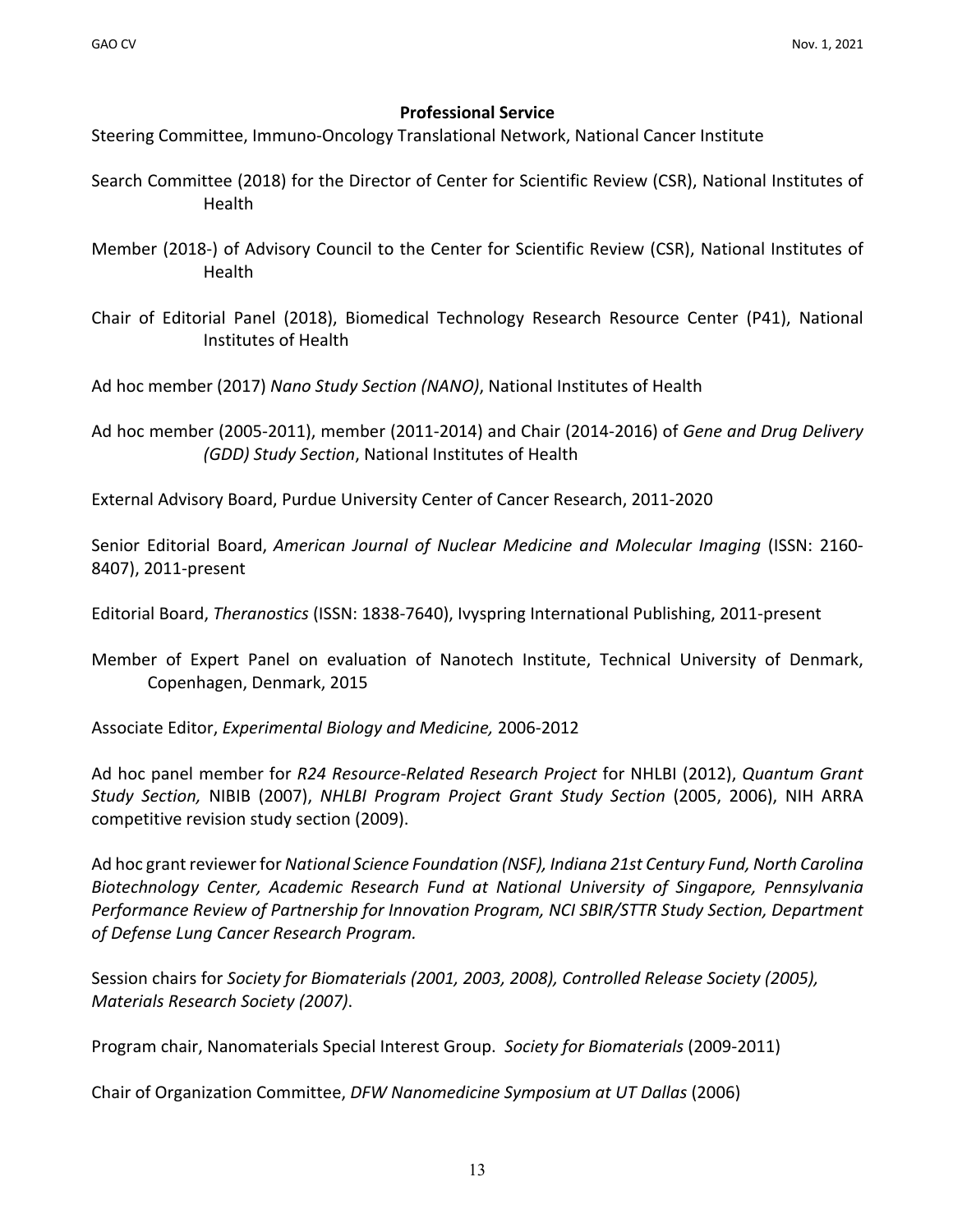Member of Working Group for *Cancer Clinical Trials for the Texas Cancer Research Institute, University of Texas System (*2008-2009)

#### **Journal Review**

*Nature Nanotechnology, Nature Materials, Nature Biomedical Engineering, Nature Communications, Cancer Research, Journal of American Chemical Society, Nano Letters, Angewandte Chemie International Edition, Cancer Chemotherapy and Pharmacology, Journal of Pharmaceutical Sciences, Journal of Controlled Release, Journal of Biomedical Materials Research, Journal of Biomaterials Science (Polymer Edition), Journal of Applied Biomaterials, and Small.* 

### **University Service**

Member of Internal Review Committee (appointed by Dean Joan Conaway), Pilot Synergy Grants for Collaborative Research (2021)

Member of the UT Southwestern Intellectual Property Advisory Committee chaired by Dr. Andrew Lee, Provost of UT Southwestern (2020-present)

Biomedical Engineering Programming Workshop (Research and Support Space for new building) (2020)

Technology Transfer Optimization Workgroup assembled by Dr. Andrew Lee, Provost of UT Southwestern (2019)

Search Committee (2019-2021) for the Chair of Department of Biomedical Engineering, UT Southwestern Medical Center

Working Group on Bioengineering Collaboration between UTSW and UTD led by Presidents Podolsky and Benson (2017)

Search Committee, Welch Chair of Chemistry, Department of Chemistry, UT Dallas (2017)

CPRIT High Impact/High Risk Internal Grant Review Committee, UT Southwestern Medical Center (2016, 2017)

Regulatory Science Advisor, Center of Translational Research, UT Southwestern Medical Center (2016- 2018)

Director, Molecular and Translational Nanomedicine Track, Biomedical Engineering Program, UT Southwestern Medical Center (2016-2021)

Co-Director, Imaging and Cancer Nanomedicine Program, Simmons Comprehensive Cancer Center (2014-present)

Chair of Search Committee, Assistant Professor in Cancer Nanomedicine, Simmons Comprehensive Cancer Center, UT Southwestern Medical Center (2008-2012)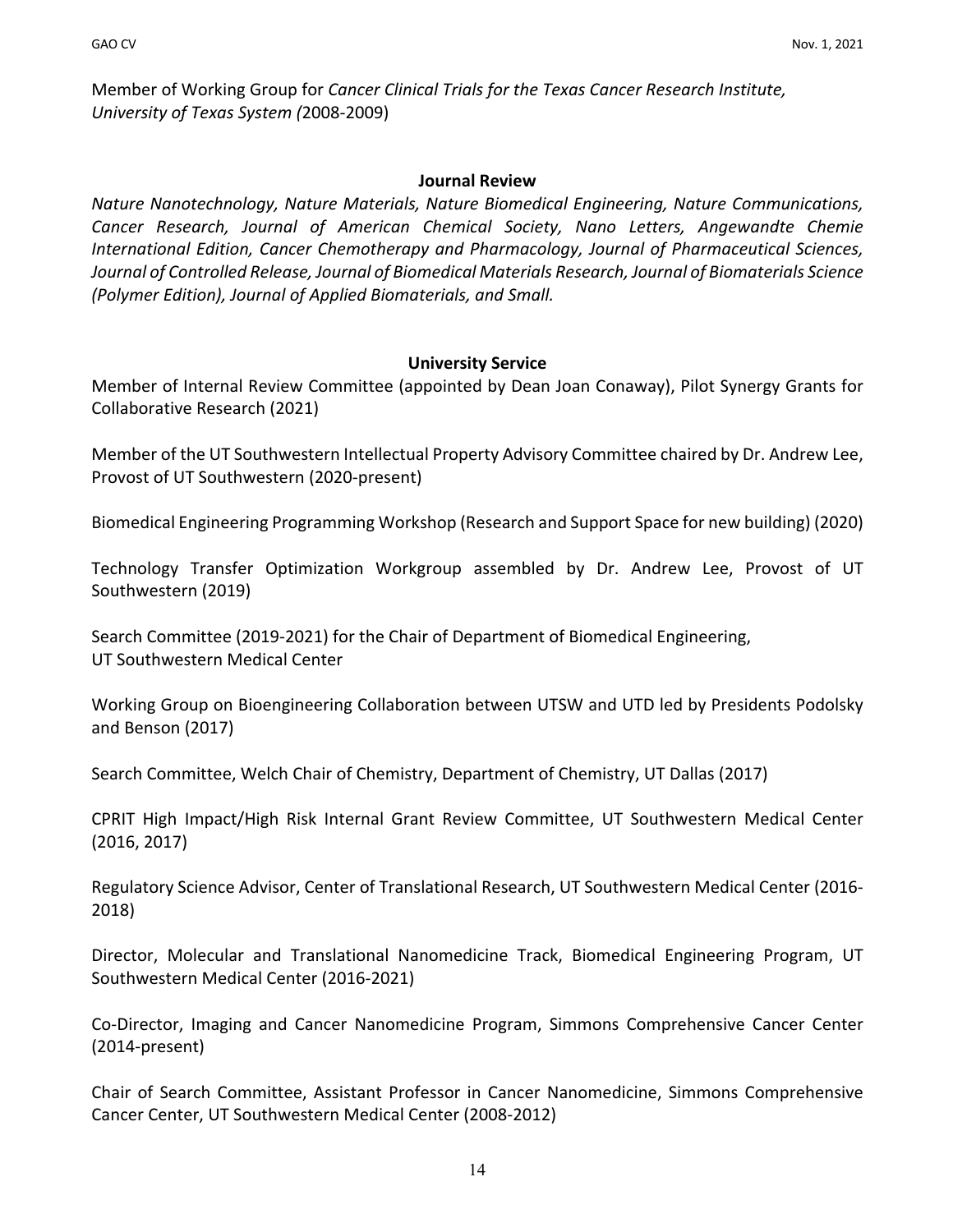Co-Organizing (with Prof. Moon Kim at UT Dallas) joint iNanomed Seminar Series (2008-2009)

Member of Steering Committee and Search Committee for Department Chair for Bioengineering, EJS School of Engineering, UT Dallas (2005-2007)

Member of Committee of Chemistry of Materials, Dean's Advisory Group on Recruitment (DAGOR), Committee of Research, Executive Committee, Strategic Planning Committee, Case School of Engineering, Case Western Reserve University (2001-2005)

Member of Search Committees for tenure-track faculty in Chemistry, Chemical Engineering, and Biomedical Engineering, Case Western Reserve University (2000-2005)

Member of Undergraduate Education Committee, Graduate Education Committee, BME major advisor, BME freshmen advisor, Department of Biomedical Engineering, Case Western Reserve University (1999-2005)

### **Patents**

- (1) Niklason, L.; Gao, J.; Langer, R. S. Tissue-engineered tubular construct having circumferentially oriented smooth muscle cells. Patent number: 6,537,567. Issued Date: March 25, 2003. *(Licensed to Humacyte)*
- (2) Gao, J.; Nasongkla, N.; Pink, J.; Boothman, D.A. Lapachone delivery systems, compositions and uses related thereto. Patent Number: US 6, 890, 950. Issued Date: May 10, 2005.
- (3) Gao, J.; Boothman, D. Methods of Treating Cancer Comprising Targeting NQO1. Patent No. 9469878 Issued in the US.
- (4) Zhou, Y.; Gao, J.; Dong, Y.; Boothman, D. pH-Sensitive Compositions for the Delivery of  $\beta$ lapachone and methods of use. Patent No. 9631041. Issued in the US.
- (5) Zhou, K.; Huang, X.N.; Wang, Y.G.; Boothman, D.A.; Gao, J. Novel Block Copolymer and Micelle Compositions and Methods of use thereof. Patent No. 9751970; US9,751,970 B2. Issued in the US. *(Licensed to OncoNano Medicine, Phase 2 clinical trial)*
- (6) Zhou, K.; Sumer, B.S.; Gao, J. Multicolored pH-Activatable Fluorescence Nanoplatform. PCT/US2013/035050 (WO2013/152059); US13/827,197 (US-2013-0330278A1). Issued in the US, AU, China and Japan. *(Licensed to OncoNano Medicine)*
- (7) Gao, J.; Huang, G.; Zhao, T.; Ma, X.; Wang, Y.; Yang, Li; Sumer, B. Ultra-pH Sensitive (UPS) Nanoprobe Library. 15/369,701. Published. *(Licensed to OncoNano Medicine)*
- (8) Gao J, Chen ZJ, Luo M, Wang Z, Wang H, Cai H, Huang G. Minimalist Nanovaccine Design for Immunotherapy of Cancer and Infectious Diseases. PCT/US2017/020451. Published. *(Licensed to OncoNano Medicine)*
- **(9)** Liu Y, Wei Q, Ma X, Huang G, Gao J. Naphthoquinones, prodrugs and methods of use thereof. PCT/US2016/067142.
- **(10)** Wang Z, Huang G, Gao J. Redox-Activatable Fluorescent Sensors for the Monitoring of Cytosolic Delivery of Macromolecules. PCT/US2017/051075.
- **(11)** Wang C, Yang L, Huang G, Posner B, White M, Gao J. Novel TFEB Pathway Agonists for Metabolic Diseases and Ageing. 62/585,333.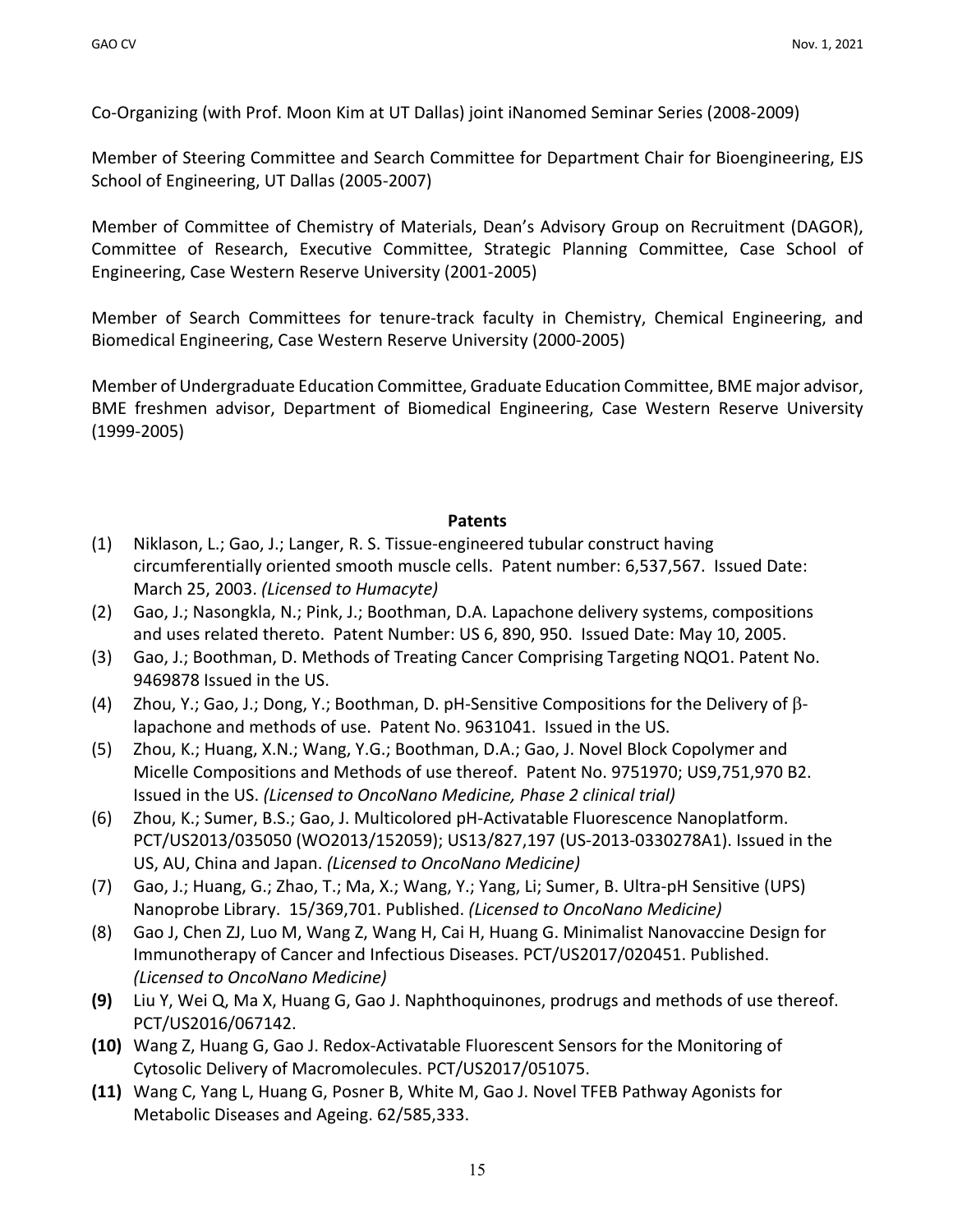- (12) Gao J, Huang G, Zhao T, Sumer BD, Sun XK. Dual modality UPS nanoprobes for tumor acidosis imaging. UTSD3213US.P1. SN 62/731,848. Patient filed on Sept. 15, 2018. (Licensed by OncoNano Medicine)
- **(13)** Wang X, Tang HL, Li W, Wilhelm J, Sumer BD, Gao J. Biodegradable Ultra-pH Sensitive Polymers. UTSD.P3433US.P1.
- (14) Huang TY, Feng Q, Sumer BD, Gao J. pH Responsive Block Copolymer Compositions that Inhibit MCT1 and Related Proteins. UTSD.P3766.
- (15) Li SX, Gao, J. Polyvalent STING Activating Compositions and Uses Thereof. UTSD.P3829US.P1.

### **Selected Media Coverage**

*June 22, 2021 – BioWorld Financial Watch: OncoNano Medicine Lands \$50M in Series B to Spur Nanosensor that "Lights up" Cancer*

*June 17, 2021 – Dallas Innovates: Southlake Biotech OncoNano Medicine Raises \$50M in Series B to Accelerate Cancer Tech Toward Commercialization*

*Both news cited UT Southwestern as the source of the invention and intellectual property for the platform technology in pharmaceutical development*

### *Feb. 8, 2021 – Publication #138, Dual STING-targeted nanotherapeutics:*

*EurekAlert*: STINGing Tumors with Nanoparticles

(https://www.eurekalert.org/pub\_releases/2021-02/usmc-stw020821.php)

*Also covered by Scitech Daily, Bioengineer, ScienMag, Grey Horizon, MedicalXpress, Sciencenewsnet, etc. (>20 media outlets)*

#### *April 24, 2017 – Publication #124, STING-activating nanovaccine:*

*Nature Nanotech*: Cancer immunotherapy: Making allies of phagocytes by Steven Fiering (http://www.nature.com/nnano/journal/vaop/ncurrent/full/nnano.2017.89.html)

*Science Newsline*: Nanoparticle Vaccine Shows Potential to Fight Multiple Cancer Types (http://www.sciencenewsline.com/news/2017042513450081.html)

*Bioscience Technology*: Nanoparticle Vaccine Immunotherapy Targets Several Cancers (https://www.biosciencetechnology.com/news/2017/04/nanoparticle-vaccineimmunotherapy-targets-several-cancers)

*Also covered by Nanowerk, Health Medicinet, Newswise, EurekAlert!, Medical News Today, Scicasts, Phys.org, etc. (>20 media outlets)*

#### *December 19, 2016 – Publication #119, Nanotransistor-guided cancer surgery:*

*Nature BME*: Image-guided surgery: Transistor-like pH nanoprobes by NS van den Berg & EL Rosenthal (http://www.nature.com/articles/s41551-016-0018)

*Breitbart News*: Probes help surgeons detect cancer cells

(http://www.breitbart.com/news/probes-help-surgeons-detect-cancer-cells/)

*Dallas Morning News*: UT Southwestern researchers seek to light up cancer cells so surgeons can better see where to cut by Sabriya Rice

### *Also covered by Yahoo!News, MedicaXpress, Phys.org, Health24, Breitbart News Network, Medindia, Technology.org, Health Medicinet, etc. (>20 media outlets)*

*December 8, 2013 – Publication #105, Non-linear amplification of tumor signals:*

*Science-Business Exchange*: Light it up by Tracey Baas

(http://www.nature.com/scibx/journal/v7/n1/full/scibx.2014.1.html)

*Nature Materials*: Cancer imaging: Lighting up tumors by D Ling, MJ Hackett & T Hyeon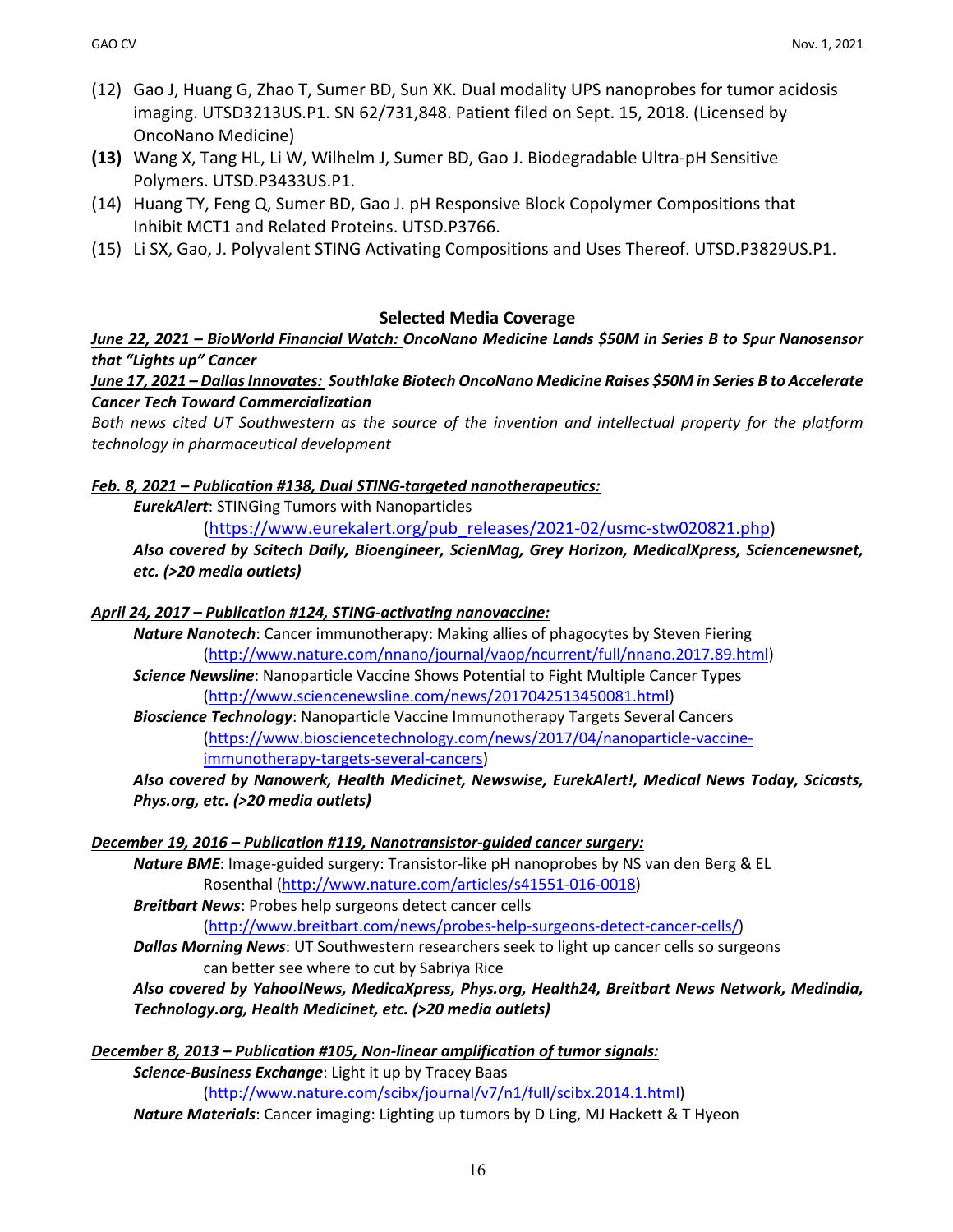#### (http://www.nature.com/nmat/journal/v13/n2/full/nmat3860.html)

*Chemistry World*: Brighter future for cancer detection with polymer probe by Tim Wogan (https://www.chemistryworld.com/news/brighter-future-for-cancer-detection-with-polymerprobe-/6886.article)

#### *November 29, 2010 – USAMRMC Support of GMP facility for nanomedicine:*

*The Mercury: The Smallest Solution to Large Problems by Barb Ruppert (http://mrmc.amedd.army.mil/index.cfm?pageid=media\_resources.articles.the\_smallest\_solution)*

#### *October 31, 2006 – Publication # 49, Multifunctional Polymer Micelles:*

*MIT Technology Review: Nanotech Triple Threat to Cancer: New Technology Finds, Flags, and Kills Tumor Cells by Susan Nasr; (https://www.technologyreview.com/s/406753/nanotech-triple-threat-to-cancer/)*

#### *April, 2004 – Polymer implants for drug delivery:*

*Case Magazine Special Issue: The Value of Research: Polymer Drug-Delivery Device Target Tumors*

#### *June 22, 2002 – Millirod implants for local cancer therapy:*

*The Plain Dealer: Scientists Streamline Cancer Treatment by Roger Mezger*

#### **Bibliography (in chronological order)**

- 1. Zhao, B.; Xu, X.; Ma, H.; **Gao, J.**; Wang, R.; Sun, D.; Tang, Y. A New Way to Prepare Catalysts on Solid Support with Highly Specific Surfaces. *Acta Phys.-Chim. Sinica*, **1993**, *9*, 8-14.
- 2. **Gao, J.**; Haerter, R.; Gordon, D.; Whitesides, G. M. Synthesis of KDO Using Indium-Mediated Allylation of 2,3:4,5-Di-*O*-isopropylidene-D-arabinose in Aqueous Media. *J. Org. Chem.* **1994**, *59*, 3714-3715.
- 3. **Gao, J.**; Gomez, F. A.; Haerter, R.; Whitesides, G. M. Determination of the Effective Charge of a Protein in Solution by Capillary Electrophoresis. *Proc. Natl. Acad. Sci. USA,* **1994**, *91*, 12027-12030.
- 4. Zhao, B.; Xu, X.; **Gao, J.**; Ma, H.; Tang, Y. The Effect of the Preparation Method on the Structure of WO3/ZrO2. *Acta Phys.-Chim. Sinica*, **1995**, *11*, 982-986.
- 5. **Gao, J.**; Qiao, S.; Whitesides, G. M. Increasing Binding Constants of Ligands to Carbonic Anhydrase by Using "Greasy Tails." *J. Med. Chem.* **1995**, *38*, 2292-2301.
- 6. Cheng, X.; Chen, R.; Bruce, J. E.; Schwartz, B. L.; Anderson, G. A.; Hofstadler, S. A.; Gale, D. C.; Smith, R. D.; **Gao, J.**; Sigal, G. B.; Mammen, M.; Whitesides, G. M. Using Electrospray Ionization FTICR Mass Spectrometry to Study Competitive Binding of Inhibitors to Carbonic Anhydrase. *J. Am. Chem. Soc.* **1995**, *117*, 8859-8860.
- 7. **Gao, J.**; Mrksich, M.; Gomez, F. A.; Whitesides, G. M. Using Capillary Electrophoresis to Follow the Acetylation of the Amino Groups of Insulin and to Estimate their Basicities. *Anal. Chem.* **1995**, *67*, 3093-3100.
- 8. Chu, Y.-H.; Avila, L. Z.; **Gao, J.**; Whitesides, G. M. Affinity Capillary Electrophoresis. *Acc. Chem. Res.* **1995**, *28*, 461-468.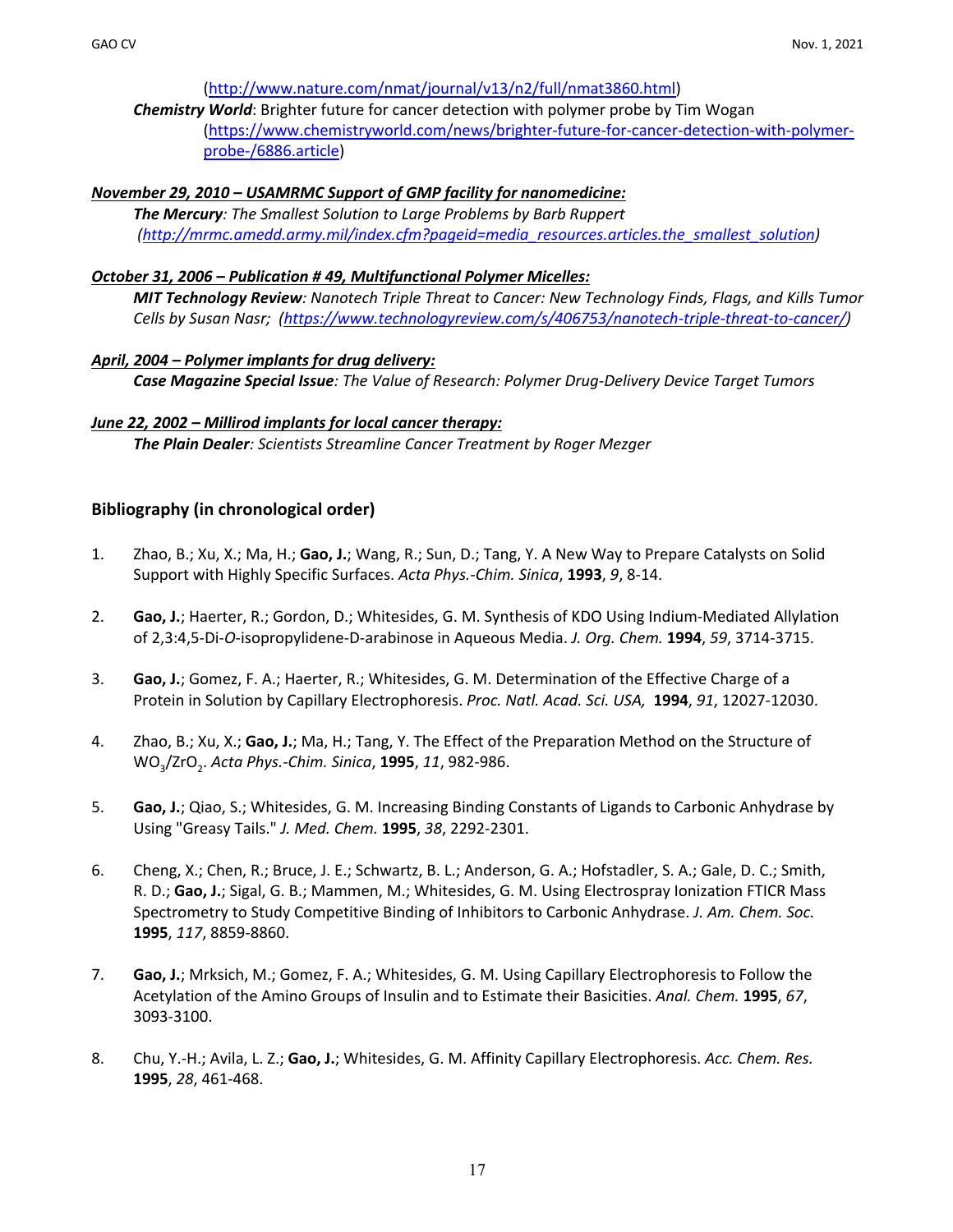- 9. Zhao, B.; Xu, X.; Gao, J.; Fu, Q.; Tang, Y.Q. Structure Characterization of WO<sub>3</sub>/ZrO<sub>2</sub> Catalysts by Raman Spectroscopy. *J. Raman Spect.* **1996**, *27*, 549-554.
- 10. **Gao, J.**; Mammen, M.; Whitesides, G. M. The Use of Protein Charge Ladders to Evaluate Electrostatic Contributions to Biomolecular Recognition. *Science* **1996**, *272*, 535-537.
- 11. **Gao, J.**; Cheng, X.; Chen, R.; Sigal, G. B.; Bruce, J. E.; Schwartz, B. L.; Hofstadler, S. A.; Anderson, G. A.; Smith, R. D.; Whitesides, G. M. Screening Derivatized Peptide Libraries for Tight Binding Inhibitors to Carbonic Anhydrase II by Electrospray Ionization-Mass Spectrometry. *J. Med. Chem.* **1996**, *39*, 1949- 1955.
- 12. **Gao, J.**; Martichonok, V.; Whitesides, G. M. Synthesis of a Phosphonate Analog of Sialic Acid (Neu5Ac) Using Indium-Mediated Allylation of Unprotected Carbohydrates in Aqueous Media. *J. Org. Chem.*  **1996**, *61*, 9538-9540.
- 13. Wu, Q.; **Gao, J.**; Joseph-McCarthy, D.; Sigal, G. B.; Bruce, J. E.; Whitesides, G. M.; Smith, R. D. Carbonic Anhydrase-Inhibitor Binding: From Solution to the Gas Phase. *J. Am. Chem. Soc.* **1997**, *119*, 1157- 1158.
- 14. **Gao, J.**; Whitesides, G. M. Using Protein Charge Ladders to Determine the Values of Effective Charge and Molecular Weight of Proteins. *Anal. Chem.* **1997**, *69*, 575-580.
- 15. Córdova, E.; **Gao, J.**; Whitesides, G. M. Non-Covalent Polycationic Coatings for Capillaries in Capillary Electrophoresis of Proteins. *Anal. Chem.* **1997**, *69*, 1370-1379.
- 16. Colton, I.; Anderson, J.; **Gao, J.**; Chapman, R.; Isaacs, L.; Whitesides, G. M. Formation of Protein Charge Ladders by Acylation of Amino Groups on Proteins. *J. Am. Chem. Soc.* **1997**, *119*, 12701-12709.
- 17. **Gao, J.**; Niklason, L.; Zhao, X.; Langer, R. S. Surface Modification of Polyanhydride Microspheres. *J. Pharm. Sci.* **1998***, 87,* 246-248.
- 18. Carbeck, J.; Colton, I.; **Gao, J.**; Whitesides, G. M. Protein Charge Ladders, Capillary Electrophoresis, and the Role of Electrostatics in Biomolecular Recognition. *Acc. Chem. Res.* **1998**, *31*, 343-350.
- 19. **Gao, J.**; Niklason, L.; Langer, R. S. Surface Hydrolysis of Poly(glycolic acid) Meshes Increases the Seeding Density of Vascular Smooth Muscle Cells. *J. Biomed. Mater. Res.* **1998**, *42*, 417-424.
- 20. Niklason, L.; **Gao, J.;** Abbott, W.; Hirschi, K.; Houser, S.; Marini, R.; Langer, R. Functional Arteries Grown In Vitro. *Science* **1999**, *284*, 489-493.
- 21. Carbeck, J.; Severs, J.; **Gao, J.**; Wu, Q.; Smith, R. D.; Whitesides, G. M. Correlation between the Charge of Proteins in Solution and in the Gas Phase Investigated by Protein Charge Ladders, Capillary Electrophoresis, and Electrospray Ionization Mass Spectrometry. *J. Phys. Chem. B* **1999**, *102*, 10596- 10601.
- 22. **Gao, J.;** Wu, Q.; Carbeck, J.; Lei, Q. P.; Smith, R. D.; Whitesides, G. M. Probing the Energetics of Dissociation of Carbonic Anhydrase-Ligand Complexes in the Gas Phase. *Biophys J.* **1999**, *76*, 3253- 3260.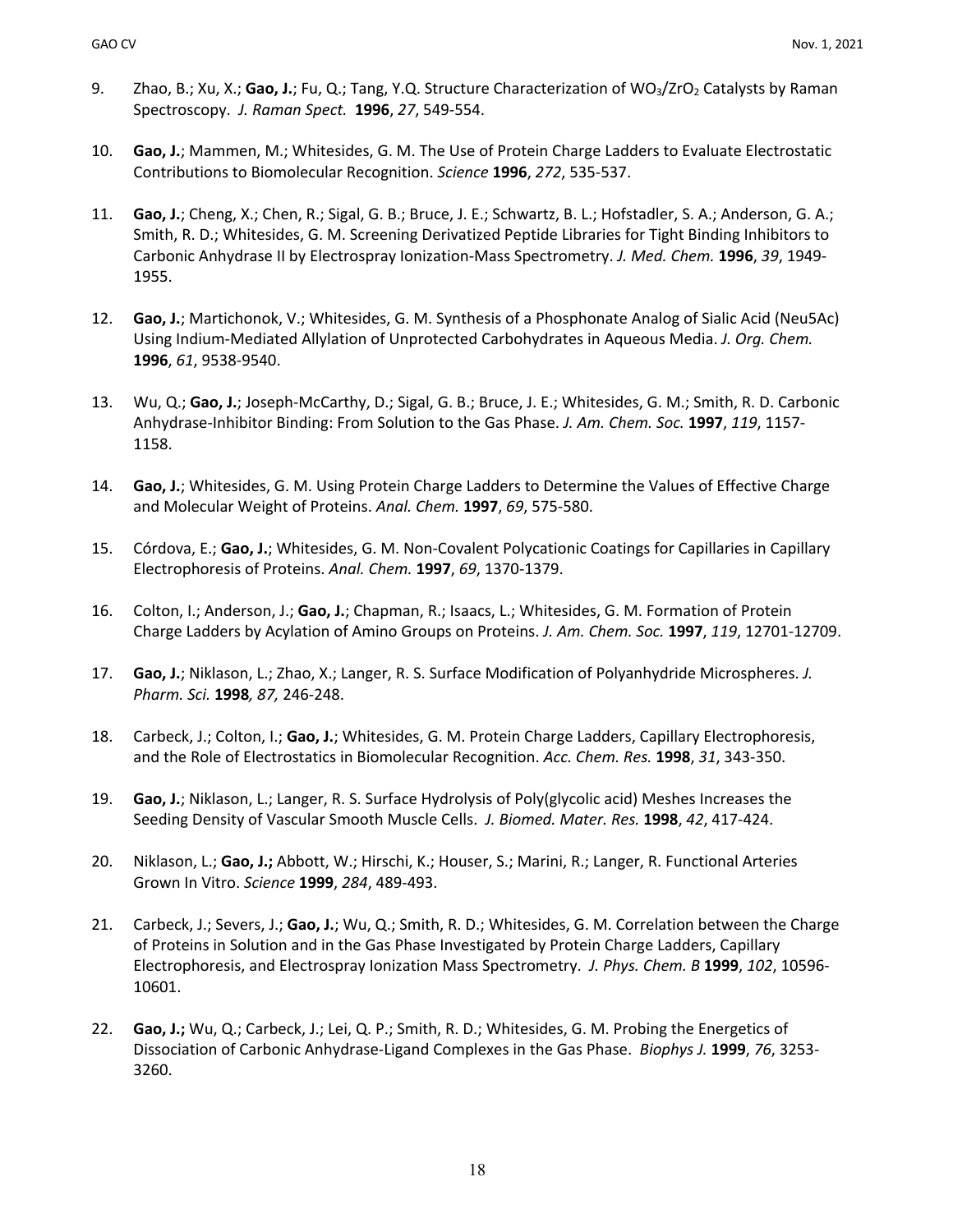- 23. Niklason, L.E.; Abbott, W.; **Gao, J**.; Klagges, B.; Hirschi, K.K.; Ulubayram, K.; Conroy, N.; Jones, R.; Vasanawala, A.; Sanzgiri, S.; Langer, R. Morphologic and Mechanical Characteristics of Engineered Bovine Arteries. *J. Vas. Surg*. **2001**, *33*, 628-638.
- 24. Qian, F.; Szymanski, A.; Gao, J. Fabrication and Characterization of Controlled Release Poly(D, L-Lactide-co-Glycolide) Millirods. *J. Biomed. Mat. Res.* **2001**, *55*, 512-522.
- 25. Qian, F.; Nasongkla, N.; **Gao, J**. Membrane-encased Polymer Millirods for Sustained Release of 5- Fluorouracil. *J. Biomed. Mat. Res.* **2002**, *61*, 203-211.
- 26. **Gao, J**.; Qian, F.; Szymanski-Exner, A.; Stowe, N.; Haaga, J. *In Vivo* Drug Distribution Dynamics in Thermoablated and Normal Rabbit Livers from Biodegradable Polymers. *J. Biomed. Mat. Res.* **2002***, 62,* 308-314*.*
- 27. Szymanski-Exner, A.; Stowe, N.; Lazebnik, R.; Salem, K.; Wilson, D.; Haaga, J.; **Gao, J**. Noninvasive Monitoring of Local Drug Release in A Rabbit Radiofrequency (RF) Ablation Model Using X-Ray Computed Tomography. *J. Controlled Release* **2002**, *83*, 415-425.
- 28. Qian, F.; Saidel, G.; Sutton, D.; Szymanski, A.; **Gao, J**. Combined Modeling and Experimental Approach for The Development of Dual-Release Polymer Millirods. *J. Controlled Release* **2002**, *83*, 427-435.
- 29. Salem, K.; Szymanski-Exner, A.; Lazebnik, R.; Breen, M.; **Gao, J**.; Wilson, D. X-Ray Computed Tomography Methods for In Vivo Evaluation of Local Drug Release Systems. *IEEE-Trans. Med. Imaging*, **2002**, *21*, 1310-1316.
- 30. Szymanski-Exner, A.; Stowe, N.; Lazebnik, R.; Salem, K.; Haaga, J.; Wilson, D.; **Gao, J**. Noninvasive Monitoring of Local Drug Release Using X-Ray Computed Tomography: Optimization and *In Vitro/In Vivo* Validation. *J. Pharm. Sci.* **2003**, *92*, 289-296.
- 31. Qian, F.; Stowe, N.; Liu, E.H.; Saidel, G.M.; **Gao, J**. Quantification of In Vivo Doxorubicin Transport from PLGA Millirods in Thermoablated Rat Livers. *J. Controlled Release*, **2003**, *91*, 157-166.
- 32. Nasonkla, N.; Wiedmann, A.; Bruening, A.; Beman, M.; Ray, D.; Bornmann, W.G.; Boothman, D.; **Gao, J**. Enhancement of Solubility and Bioavailability of -Lapachone using Cyclodextrin Inclusion Complexes. *Pharm. Res.* **2003**, *20*, 1626-1633.
- 33. Szymanski-Exner, A.; Gallacher, A.; Stowe, N.; Weinberg, B.; Haaga, J.; **Gao, J.** Local Carboplatin Delivery and Tissue Distribution in Livers Following Radiofrequency (RF) Ablation*. J. Biomed. Mat. Res.* **2003**, *67*, 510-516.
- 34. Ai, H.; **Gao, J.** Size-Controlled Polyelectrolyte Nanocapsules via Layer-by-Layer Self-Assembly. *J. Mater. Sci.* **2004**, *39*, 1429-1432.
- 35. Qian, F.; Stowe, N.; Saidel, G.M.; **Gao, J.** Pharmacokinetic Comparison of Sustained and Dual-Release Polymer Millirods in RF Ablated Livers. *Pharm. Res.* **2004**, *21*, 394-399.
- 36. Blanco, E., Qian, F., Weinberg, B., Stowe, N., Anderson, J.M., **Gao, J.** Effect of Fibrous Capsule Formation on Doxorubicin Distribution in Radiofrequency Ablated Rat Livers. *J. Biomed. Mat. Res.*  **2004,** *69*, 398-406.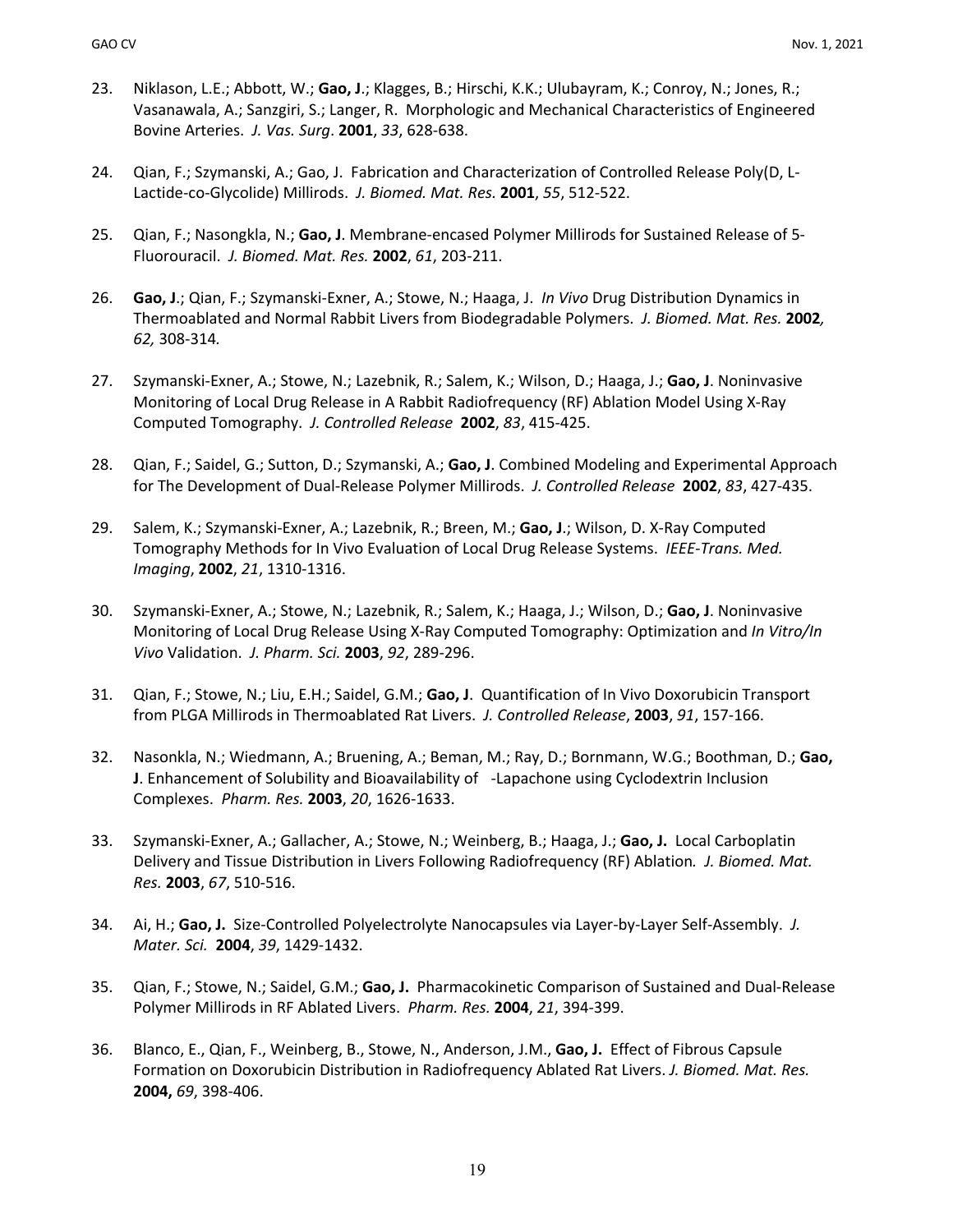- 37. Shuai, X.T.; Ai, H.; Nasongkla, N.; Kim, S.; **Gao, J.** Micellar Carriers Based on Block Copolymers of Poly(e-caprolactone) and Poly(ethylene glycol) for Doxorubicin Delivery. *J. Controlled Release.* **2004**, *98*, 415-426.
- 38. Nasongkla, N.; Shuai, X.; Ai, H.; Weinberg, B.D.; Pink, J.; Boothman, D.A.; **Gao, J.** cRGD-Functionalized Polymer Micelles for Targeted Doxorubicin Delivery. *Angew. Chem. Int. Ed.* **2004**, *43*, 6323-6327.
- 39. Szymanski-Exner, A., Weinberg, B., Stowe, N., Gallacher, A., Wilson, D., Haaga, J. R., **Gao, J.** Pharmacokinetic Analysis of Local Drug Delivery by Computed Tomography. *Acad. Rad*. **2004**, *11*, 1326-1336.
- 40. Ough, M.; Lewis, A.; Bey, E.; **Gao, J.;** Ritchie, J.M.; Bornman, D.A.; Boothman, D.A.; Oberley, L.W.; Cullen, J.J. Efficacy of -Lapachone in Pancreatic Cancer Treatment: Exploiting the Novel, Therapeutic Target NQO1. *Cancer Biology & Therapy*, **2005**, *4*, 54-61.
- 41. Park, H.J.; Ahn, K.J.; Ahn, S.D.; Choi, E.; Lee, S.W.; Williams, B.; Kim, J.S.; Griffin, R.; Bey, E.A.; Bornmann, W.G.; **Gao, J.;** Park, H.J.; Boothman, D.A.; Song, C.W. Susceptibility of cancer cells to lapachone is enhanced by ionizing radiation. *Int. J. Rad. Onco. Biol. Phys.* **2005**, *61*, 212-219.
- 42. Reinicke, K.E.; Bey, E.A.; Bentle, M.S.; Pink, J.; Ingalls, S.; Hoppel, C.; Burton, G.; Bornmann, W.; **Gao, J**.; Boothman, D. Development of -Lapachone Prodrugs for Therapy Against Human Cancer Cells with Elevated Levels of NQO1. *Clin. Cancer Res.* **2005**, *11*, 3055-3064.
- 43. Ai, H.; Pink, J.; Shuai, X.; Boothman, D.; **Gao, J.** Interactions of Polyelectrolyte Shells with Cells. *J. Biomed. Mat. Res.* **2005**, *73*, 303-315.
- 44. Ai, H.; Flask, C.; Weinberg, R.; Shuai, X.; Pagel, M.; Farrell, D.; Duerk, J.; **Gao, J**. Magnetite-Loaded Polymeric Micelles as Novel Magnetic Resonance Probes. *Adv. Mater.* **2005**, *17*, 1949-1952.
- 45. Blanco, E.; Weinberg, B.; Stowe, N.; Anderson, J.M.; **Gao, J**. Local Release of Dexamethasone Prevents Fibrosis in Radiofrequency Ablated Livers*. J. Biomed. Mat. Res.* **2006**, *76*,174-182.
- 46. Sutton, D.; Durand, R.; Shuai, X.T.; **Gao, J.** A Facile Route for a Self-Compatiblized pH Sensitive Drug Delivery Matrix. *J. Appl. Polymer Sci*. **2006**, *100*, 89-96.
- 47. Sutton, D.; Kim, S.; Shuai, X.; Leskov, K.; Marques, J.; Williams, B.; Boothman, D.; **Gao, J.** Efficient Suppression of Secretory Clusterin Levels By Polymer-siRNA Nanocomplexes Enhances Ionizing Radiation Lethality in Human MCF-7 Breast Cancer Cells. *Int. J. Nanomed*. **2006**, *1*, 155-162.
- 48. Wang, F.; Blanco, E.; Ai, H.; Boothman, D.; **Gao, J.** Modulating b-Lapachone Release from Polymer Millirods through Cyclodextrin Complexation. *J. Pharm. Sci.* **2006**, *95*, 2309-2319.
- 49. Nasongkla, N.; Bey, E.A.; Ren, J.; Ai, H.; Khemtong, C.; Setti, J.G.; Chin, S.F.; Sherry, A.D.; Boothman, D.A.; **Gao, J.** Multifunctional Polymeric Micelles as Cancer-Targeted, MRI-Ultrasensitive Drug Delivery Systems. *Nano Letters* **2006**, *6*, 2427-2430.
- 50. Bey, E.A.; Wuerzberger-Davis, S.; Pink, J.; Yang, C.; Araki, S.; Reinicke, K.; Bentle, M.; Dong, Y.; Cataldo, E.; Criswell, T.; Wagner, M.; Li, L. **Gao, J**. Boothman, D. A. Feedback Regulation, Restriction Threshold Biology, and Redundancy Govern Molecular Stress Responses. *J. Cellular Physiology*. **2006***, 209,* 604- 610*.*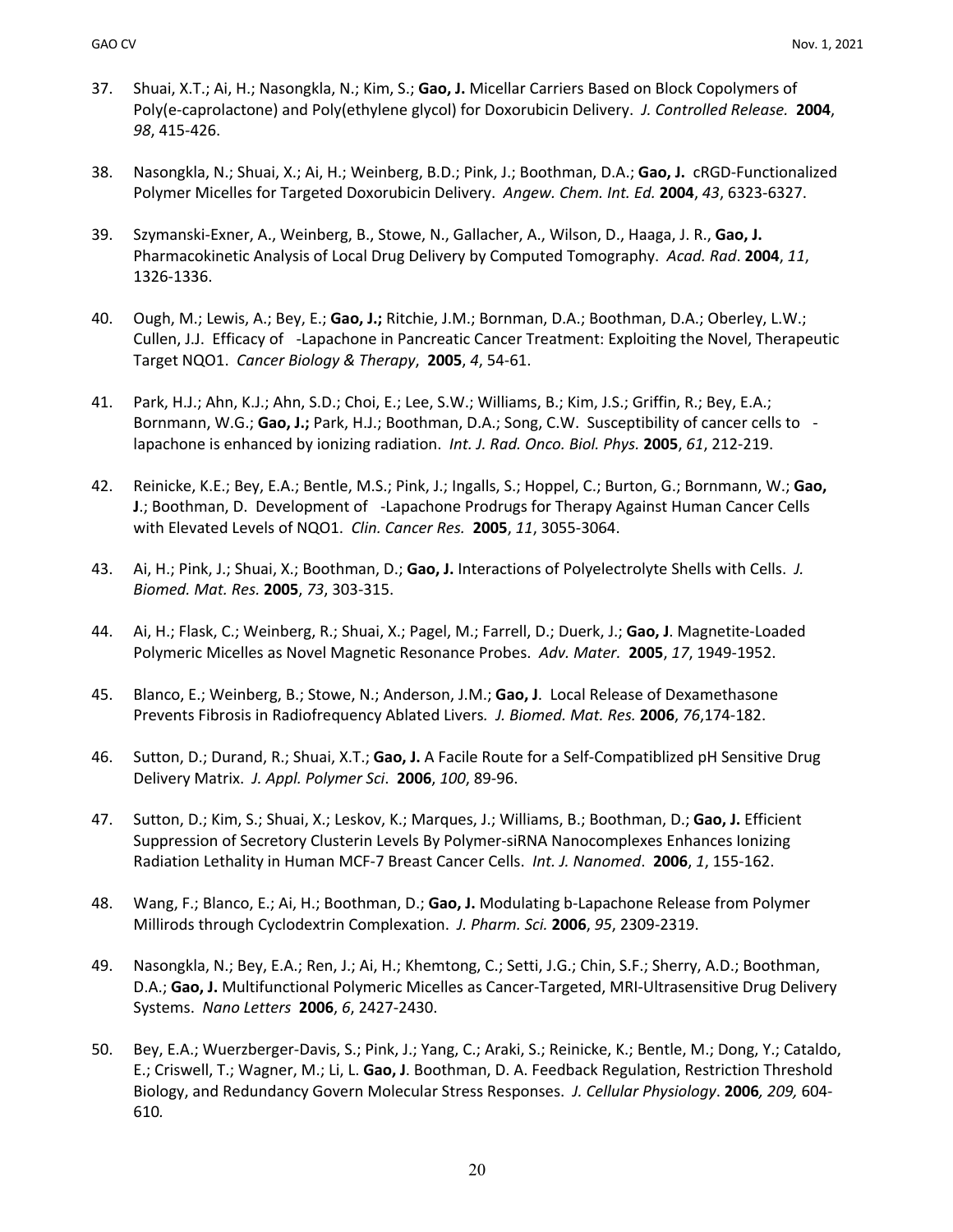- 51. Weinberg, B.; Ai, H.; Blanco, E.; Anderson, J.M.; **Gao, J**. Antitumor Efficacy and Local Pharmacokinetics of Doxorubicin via Intratumoral Delivery from Polymer Millirods. *J. Biomed. Mat. Res.* **2007**, *81*, 161-170.
- 52. Weinberg, B.D.; Blanco, E.B.; Lempka, S.F.; Anderson, J.M.; Exner, A.; **Gao, J.** Combined Radiofrequency Ablation and Doxorubicin-Eluting Polymer Implants for Liver Cancer Treatment. *J. Biomed. Mat. Res.* **2007**, *81*, 205-213.
- 53. Wang, F.; Saidel, G.; **Gao, J.** A Mechanistic Model of Controlled Drug Release from Polymer Millirods: Effects of Excipients and Complex Binding. *J. Controlled Release.* **2007,** 119, 111-120.
- 54. Chaubey, G.S.; Barcena, C.; Poudyal, N.; Rong, C.; **Gao, J**.; Sun, S.; Liu, J.P. Synthesis and Stabilization of FeCo Nanoparticles. *J. Am. Chem. Soc.* **2007**, *129*, 7214-7215.
- 55. Tao, L.; Crouch, A.; Yoon, F.; Lee, B.K.; Guthi, J.S.; Kim, J.Y.; **Gao, J.** Hu, W. Induced patterning of organic and inorganic materials by spatially discrete surface energy. *J. Vac. Sci. Tech. B,* **2007**, *25*, 1993-1997.
- 56. Sutton, D.; Wang, S.H.; Nasongkla, N.; **Gao, J.** Dormidontova, E.E. Doxorubicin and -Lapachone Release and Interaction with Micellar Core Materials: Experiment and Modeling. *Exp. Biol. Med.* **2007**, *232*, 1090-1099.
- 57. Bey, E.A.; Bentle, M.S.; Reinicke, K.E.; Dong, Y.; Yang, C.R.; Girard, L.; Minna, J.D.; Bornmann, W.G.; **Gao, J.;** Boothman, D.A. A Novel NQO1- and PARP-1-Mediated Cell Death Pathway Induced In Non-Small Cell Lung Cancer Cells By ß-Lapachone. *Proc. Natl. Acad. Sci. USA,* **2007**, *104*, 11832-11837.
- 58. Blanco, E.; Bey, E.A.; Dong, Y.; Weinberg, B.D.; Sutton, D.M.; Boothman, D.A.; **Gao, J.** β-Lapachonecontaining PEG-PLA Polymer Micelles as Novel Nanotherapeutics against NQO1-overexpressing Tumor Cells. *J. Controlled Release*, **2007**, *122*, 365-374.
- 59. Weinberg, B.D.; Patel, R.; Exner, A.; Saidel, G.M.; **Gao, J.** Modeling Doxorubicin Transport Properties to Improve Intratumoral Drug Delivery to RF Ablated Tumors. *J. Controlled Release*, **2007**, *124*, 11-19.
- 60. Sutton, D.; Nasongkla, N.; Blanco, E. **Gao, J.** Functionalized Micellar Systems for Cancer Targeted Drug Delivery. *Pharm. Res.* **2007**, 24, 1029-1046.
- 61. Weinberg, B.; Blanco, E.; **Gao, J.** Polymer Implants for Intratumoral Drug Delivery and Cancer Therapy. *J. Pharm. Sci.* **2007**, 97,1681-1702.
- 62. **Gao, J.** EBM Goes BME. *Exp. Biol. Med.* **2007**, *232*, 591.
- 63. Barcena, C.; Sra, A.K.; Chaubey, G.S.; Khemtong, C.; Liu, J.P.; **Gao, J**. Zinc Ferrite Nanoparticles as MRI Contrast Agents. *Chem. Comm.* DOI: 10.1039/b801041b. **2008**, 2224-2226.
- 64. Yang, X.; Chen, Y.; Yuan, R.; Chen, G.; Blanco, E.; Gao, J.; Shuai, X. Folate-Encoded and Fe<sub>3</sub>O<sub>4</sub>-Loaded Polymeric Micelles for Dual Targeting of Cancer Cells. *Polymer* **2008**, *49*, 3477–3485.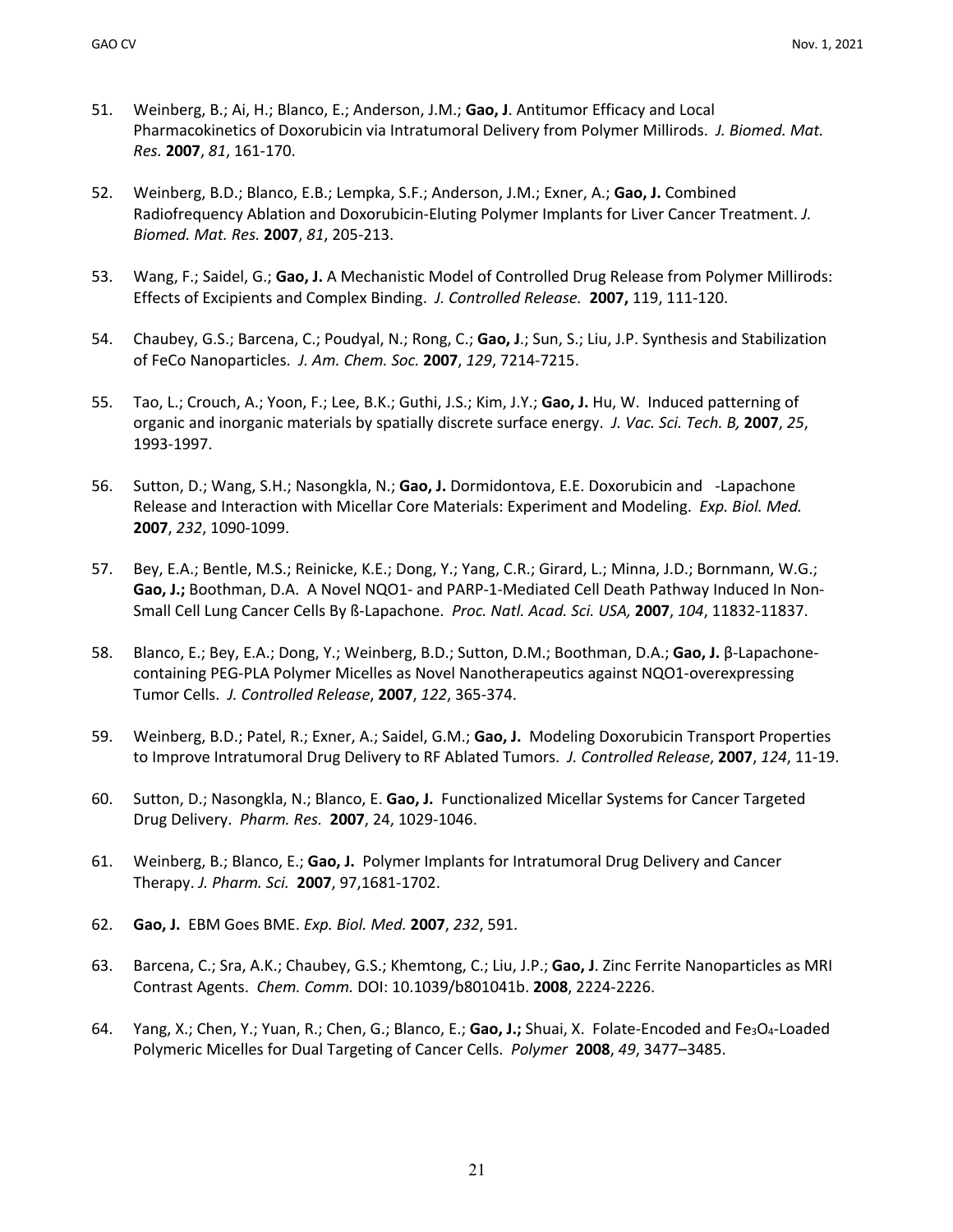- 65. Yang, X.; Deng, W.; Fu, L.; **Gao, J.;** Quan, D.; Shuai, X. Folate-Functionalized Polymeric Micelles for Tumor Targeted Delivery of a Potent Multidrug-resistance Modulator FG020326. *J. Biomed. Mat. Res*. **2008**, *86*, 48-60.
- 66. Weinberg, B.D.; Patel, R.B.; Exner, A.; Saidel, G.M.; **Gao, J.** Estimating Doxorubicin Transport Properties to Improve Intratumoral Drug Delivery. *Med. Biol. Eng. Comput*. **2008**, *46*, 1039-1049. PMID: 18523817.
- 67. Sumer, B.; **Gao, J.** Theranostic Nanomedicine for Cancer. *Nanomedicine,* **2008**, *3*, 137-140.
- 68. Dong, Y.; Chin, S.F.; Blanco, E.; Bey, E.A.; Kabbani, W.; Xie, X.J.; Bornmann, W.G.; Boothman, D.A. **Gao, J.** Intratumoral Delivery of β-Lapachone via Polymer Implants for Prostate Cancer Therapy. *Clin. Cancer Res.* **2009**, *15*, 131-139.
- 69. Khemtong, C.; Kessinger, C.W.; Ren, J.; Nasongkla, N.; Lubag, A.; Weinburg, B.D.; Sherry, A.D.; **Gao, J.** Off-resonacne Saturation MR Imaging of SPIO-encapsulated Micelles in vivo. *Cancer Res.* **2009***, 69,*  1651-1658*.* (*Article was picked for the journal cover*)
- 70. Blanco, E.; Kessinger, C.; Sumer, B.; **Gao, J**. Multifunctional Micellar Nanomedicine for Cancer Therapy. *Exp. Biol. Med.* **2009**, *234*, 123-131.
- 71. Chen, G.H.; Chen, W.; Wu, Z.; Yuan, R.; Li, H.; **Gao, J**.; Shuai, X.T. MRI-visible polymeric vector bearing CD3 single chain antibody mediated highly efficient gene delivery to T cells for immunosuppression. *Biomaterials*, **2009**, *30*, 1962-1970.
- 72. Khemtong, C.; Kessinger, C.; **Gao, J.** Polymeric Nanomedicine for Cancer MR Imaging and Drug Delivery. *Chem. Comm*. **2009**, 3497-3510.(*Article was picked for the journal cover*)
- 73. Buyukserin, F.; Aryal, M.; **Gao, J.;** Hu, W.H. High Throughput Fabrication of Polymeric Composite Nanorods Using Bilayer Nanoimprint Lithography, *Small,* **2009**, *5*, 1632-1636.
- 74. Gang, H.; Zhang, C.; Li, S.; Khemtong, C.; Yang, S.; Tian, R.; Minna, J.D.; Brown, K.C.; **Gao, J.** A Novel Strategy for Surface Modification of Superparamagnetic Iron Oxide Nanoparticles for Lung Cancer Imaging. *J. Mater. Chem.* **2009**, *19*, 6367-6372.
- 75. Setti Guthi, J.; Yang, S.G.; Huang, G.; Li, S.; Khemtong, C.; Kessinger, C.W.; Peyton, M.; Minna, J.D.; Brown, K.C.; **Gao, J.** MRI-Visible Micellar Nanomedicine for Targeted Drug Delivery to Lung Cancer Cells. *Mol. Pharm*. **2010**, *7*, 32-40.
- 76. Blanco, E.; Bey, E.A.; Khemtong, C.; Yang, S.G.; Setti-Guthi, J.; Kessinger, C.; Bornmann, W.G.; Boothman, D.A.; Gao, J. β-Lapachone Micelle Nanotherapeutics for Lung Cancer Treatment. *Cancer Res.,* **2010**, *70*, 3896-3904.
- 77. Cohen, E.; Kessinger, C.K.; Khemtong, C.; Gao, J.; Sumer, B. Polymeric micelle nanoparticles for photodynamic treatment of head and neck cancer cells. *Otolaryngol. Head Neck Surg.,* **2010***, 143,*  109-115. (*Article was picked for the journal cover*)
- 78. Kessinger, C.; Khemtong, C.; Togao, O.; Takahashi, M.; Sumer, B.D.; Gao, J. In Vivo Angiogenesis Imaging of Solid Tumors by v<sub>3</sub>-Targeted, Dual-Modality Micellar Nanoprobes. *Exp. Bio. Med.* **2010**, *235*, 957-965. (*Best paper award by the Society of Experimental Biology and Medicine*)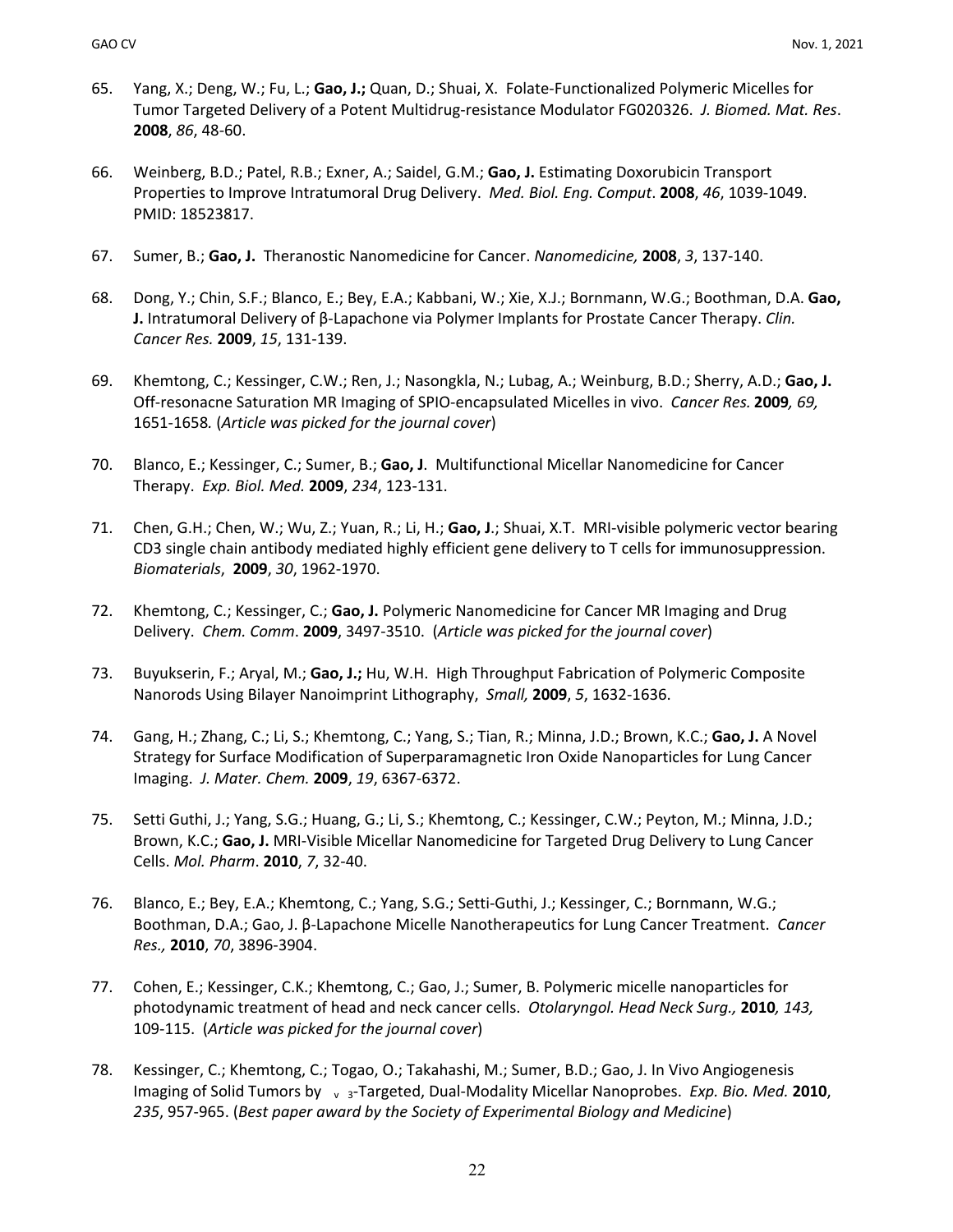- 79. Tian, R.; Seitz, O.; Li, M.; Hu, W.; Chabal, Y.; Gao, J. Infrared Characterization of Interfacial Si-O-Si Bond Formation on Silanized SiO2 Surfaces. *Langmuir,* **2010**, *26*, 4563-4566.
- 80. Tao, L.; Zhao, X.M.; Gao, J.; Hu, W. Lithographically Defined Uniform Worm-shaped Polymeric Nanoparticles. *Nanotechnology*, **2010**, *21*, 1-6.
- 81. Dong, Y.; Bey, E.; Li, L.S.; Kabbani, W.; Yan, J.; Xie, X.J.; Hsieh, J.T.; Gao, J. Boothman, D. PARP-1 hyperactivation as a mechanism for radiosensitization in prostate cancer. *Cancer Res.* **2010**, *70*, 8088-8096.
- 82. Shah, S.; Liu, L.; Hu, H.; Gao, J. Modeling Particle Shape-Dependent Dynamics in Nanomedicine. *J. Nanotech. Nanosci.*, **2011**, *11*, 919-928.
- 83. Chen, H.; Khemtong, C.; Yang, X.; Gao, J. Nanonization Strategies for Poorly Water-Soluble Drugs. *Drug Discovery Today.* **2011**, *16*, 354-360.
- 84. Li, T.; Hu, W.; Liu, Y.; Huang, G.; Sumer, B.D.; Gao, J. Shape-specific Polymeric Nanomedicine: Emerging Opportunities and Challenges. *Exp. Biol. Med.* **2011**, *236*, 20-29.
- 85. Cao, N.; Cheng, D.; Zou, S.Y.; Ai, H.; Gao, J.; Shuai, X.T. The synergistic effect of hierarchical assemblies of siRNA and chemotherapeutic drugs co-delivered into hepatic cancer cells. *Biomaterials*, **2011**, *32*, 2222-2232.
- 86. Li, L.S.; Bey, E.A.; Dong, Y.; Meng, J.; Patra, B.; Yan, J.; Xie, XJ.; Brekkend, R.A.; Barnett C.; Bornmann, W.G.; Gao, J.; Boothman, D.A. Modulating endogenous NQO1 levels identifies key regulatory mechanisms of action of -lapachone for pancreatic cancer therapy. *Clin. Cancer Res.* **2011**, *17*, 275- 85.
- 87. Khemtong, C.; Togao, O.; Ren, J.; Kessinger, C.W.; Takahashi, M.; Sherry, A.D.; Gao, J. Off-Resonance Saturation MRI of Superparamagnetic Nanoprobes: Theoretical Models and Experimental Validations. *J. Mag. Res.* **2011**, *209*, 53-60.
- 88. Ding, H.; Sumer, B.D.; Kessinger, C.W.; Dong, Y. Huang, G., Boothman, D. A. Gao, J. Nanoscopic Micelle Delivery Improves the Photophysical Properties and Efficacy of Photodynamic Therapy of Protoporphyrin IX. *J. Controlled Release.* **2011**, *151*, 271-277.
- 89. Kessinger, C.W.; Togao, O.; Khemtong, C.; Huang, G.; Takahashi, M.; Gao, J. Investigation of In Vivo Targeting Kinetics of αvβ3-Specific Superparamagnetic Nanoprobes by High Temporal Resolution-MRI. *Theranostics*. **2011**, *1*, 263-273.
- 90. Tian, R.; Regonda, R.; Gao, J.; Hu, W. Reliable multi-Si-nanowires FETs for ultrasensitive protein detection at sub-femtomolar levels. *Lab on a Chip*. **2011**, *11*, 1952-1961.
- 91. Zhou KJ, Wang YG, Huang X, Luby-Phelps K, Sumer BD, Gao J. Tunable, Ultra-Sensitive pH Responsive Nanoparticles Targeting Specific Endocytic Organelles in Living Cells. *Angew. Chem. Int. Ed*. **2011**, *50*, 6109-6114.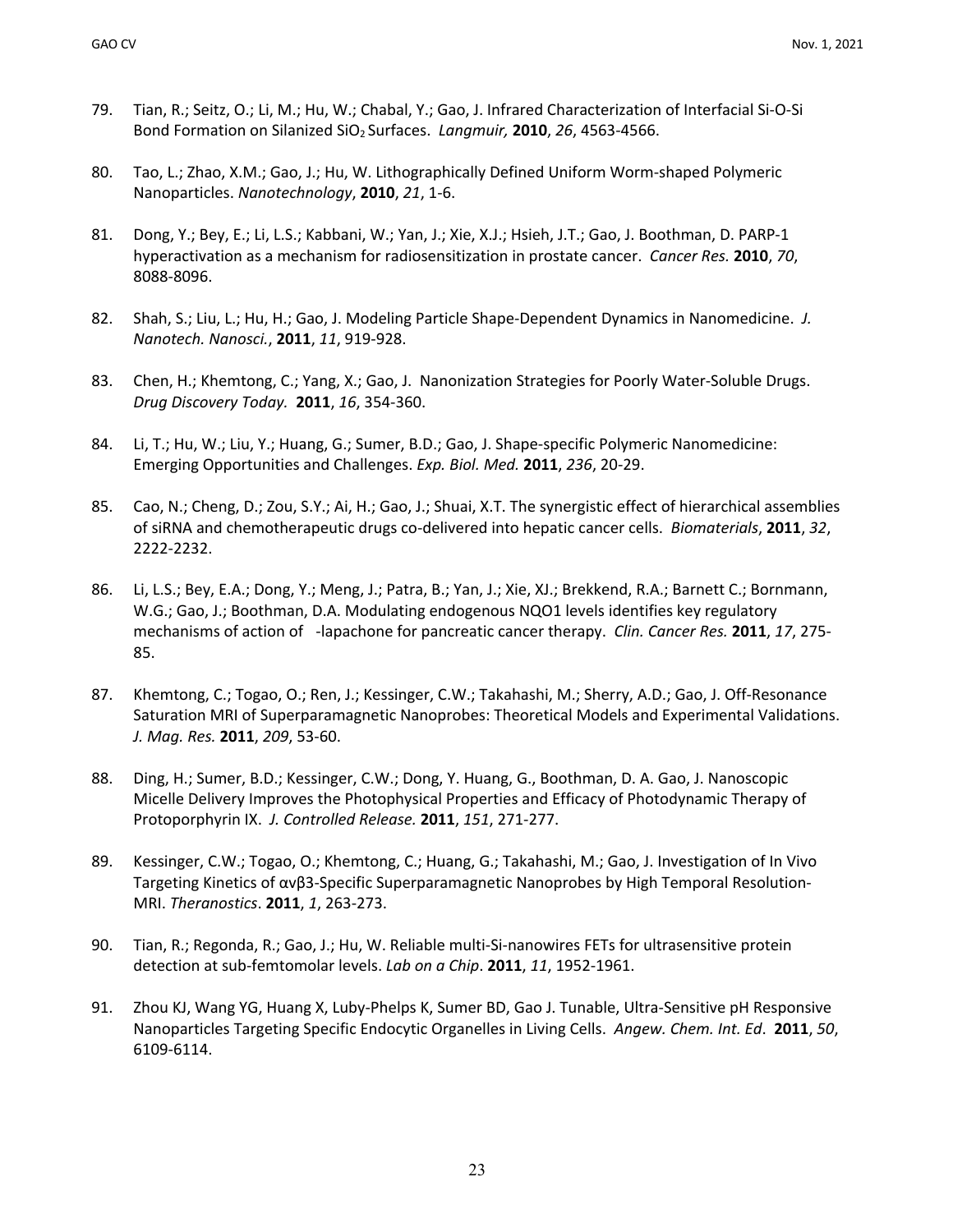- 92. Ding, H.; Yu, H.; Dong, Y.; Tian, R.; Huang, G.; Boothman, D.A.; Sumer, B.D.; Gao, J. Photoactivation Switch from Type II to Type I Reactions by Electron-Rich Micelles for Improved Photodynamic Therapy of Cancer Cells Under Hypoxia. *J. Controlled Release*. **2011**, *156*, 276-280.
- 93. Yu, H.; Zou, Y.; Wang, Y.; Huang, X.N.; Huang, G.; Sumer, B.D.; Boothman, D.A. Gao, J. Overcoming Endosomal Barrier by Amphotericin B-loaded Dual pH-Responsive PDMA-b-PDPA Micelleplexes for siRNA Delivery. *ACS Nano*, **2011**, *5*, 9246-9255.
- 94. Huang, X.; Dong, Y.; Bey, E.A.; Kilgore, J.A.; Bair, J.S.; Li, L.S.; Patel, M.; Parkinson, E.; Wang, Y.G.; Willaims, N.S.; Gao, J. Hergenrother, P.J.; Boothman, D.A. An NQO1 substrate with potent antitumor activity that selectively kills by PARP1-induced programmed necrosis. *Cancer Res.* **2012**, *72*, 3038-47.
- 95. Zhou K, Liu H, Zhang S, Huang X, Wang Y, Huang G, Sumer BD, Gao J. Multicolored pH-Tunable and Activatable Fluorescence Nanoplatform Responsive to Physiologic pH Stimuli. *J. Am. Chem. Soc.*, **2012**, *134*, 7803-11.
- 96. Zheng, N.; Dai, W.; Du, W.; Zhang, H.; Lei, L.; Zhang, H.; Wang, X.; Wang, J.; Zhang, X.; Gao, J.; Zhang, Q. A Novel Lanreotide-encoded Micelle System Targets Paclitaxel to the Tumors with Overexpression of Somatostatin Receptors. *Mol. Pharm.* **2012**, *9*, 1175-1188.
- 97. Huang, G.; Chen, H.; Luo, X.; Yu, H.; Moore, Z.; Bey, E.A.; Boothman, D.A. Gao, J. Superparamagnetic Iron Oxide Nanoparticles: Amplifying ROS Stress to Improve Anticancer Drug Efficacy. *Theranostics*, **2013**, *3*, 116-126. *(Selected as the Cover Article)*
- 98. Morales, J.; Li, L.; Fattah, F.; Dong, Y.; Bey, E.A.; Patel, M.; Gao, J.; Boothman, D.A. A Review of Poly (ADP-ribose) polymerase (PARP) Mechanisms of Action and Rationale for Targeting in Cancer and Other Diseases. *Crit. Rev. Eukaryot. Gene Expression,* **2013***, 23,* 195-208.
- 99. Huang X, Huang G, Zhang SR, Sagiyama K, Togao O, Ma X, Wang Y, Li Y, Soesbe TC, Takahashi M, Sherry AD, Gao J. Multi-Chromatic pH-Activatable <sup>19</sup>F-MRI Nanoprobes with Binary ON/OFF pH Transitions and Chemical Shift Barcodes. *Angew. Chem. Int. Ed.* **2013**, *52*, 8074-8078. DOI: 10.1002/anie.201301135.
- 100. Zhang S, Zhou K, Huang G, Takahashi M, Sherry AD, Gao J. A Novel Class of Polymeric pH-Responsive MRI CEST Agents. *Chem. Comm*. **2013**, *49*, 6418-6420. DOI:10.1039/c3cc42452a.
- 101. Zhou H, Stafford JH, Hallac R, Huang G, Mason RP, Gao J, Thorpe PE, Zhao D. Phosphatidylserinetargeted molecular imaging of tumor vasculature by MRI. *J. Biomed. Nanotechnol.* **2013***, 10,* 846-855.
- 102. Regonda, S.; Tiang, R.; Greene, S.; Ding, J.; Gao, J.; Hu, W. Silicon Multi-Nanochannel FETs to improve Device Uniformity/Stability and Femto Molar Detection of Insulin in Serum. *Biosens. Bioelectron.,*  **2013***, 45,* 245–251.
- 103. Bey EA, Reinicke RE, Cao L, Moore Z, Srougi M, Varnes M, Anderson V, Pink J, Li L, Patel M, Rommel A, Gao J, Lewis C, Euhus D, Bornmann WG, Buchsbaum D, Spitz DR, and Boothman DA. Catalase Abrogates ß-Lapachone-induced PARP1 Hyperactivation-directed Programmed Necrosis in NQO1 positive Breast Cancers. *Mol. Cancer Ther.* **2013***, 12,* 2110-2120.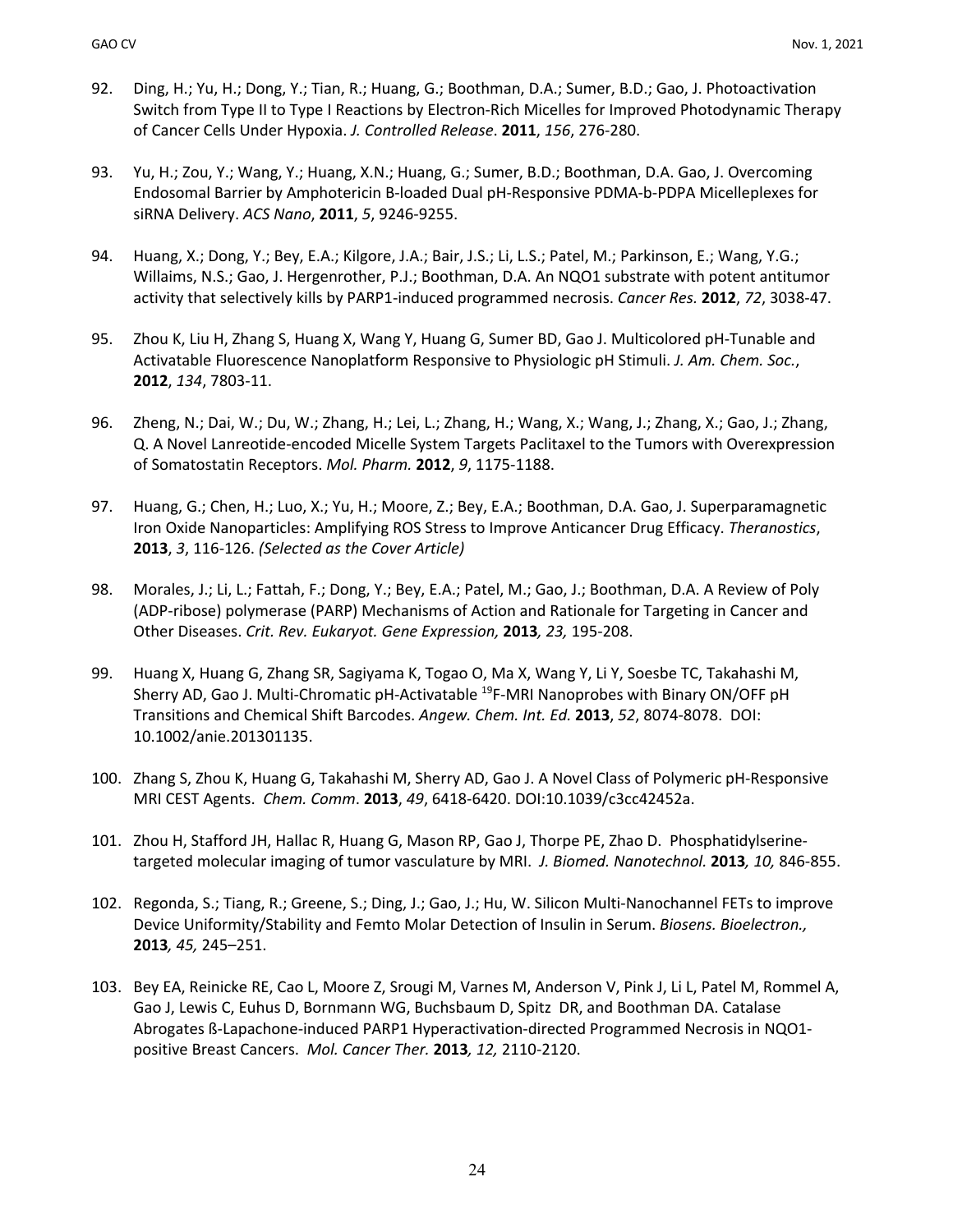- 104. Osamu T, Huang G, Soesbe T, Dimitrov I, Sherry D, Gao J, Takahashi MT. Characterization of lung cancer by amide proton transfer (APT) imaging: An in-vivo study in an orthotopic mouse model. *PLOS One*, **2013**, *8*, e77019.
- 105. Wang Y, Zhou K, Huang G, Hensley C, Huang X, Ma X, Zhao T, Sumer BD, DeBerardinis RJ, Gao J. A Nanoparticle-based Strategy for the Imaging of a Broad Range of Tumours by Nonlinear Amplification of Microenvironment Signals. *Nat. Mater.* **2014**, *13*, 204-212. doi:10.1038/nmat3819
- 106. Sun JY, Shen J, Thibodeaux J, Huang G, Wang Y, Gao J, Low PS, Dimitrov DS, Sumer BD. *In Vivo* optical imaging of folate receptor-beta in Head and Neck squamous cell carcinoma. The Laryngoscope. **2014**. doi: 10.1002/lary.24606.
- 107. Ma XP, Huang XM, Huang G, Li LS, Wang YG, Luo XQ, Boothman DA, Gao J. Prodrug Strategy to Achieve Lyophilizable, High Drug Loading Micelle Formulations through Diester Derivatives of β-Lapachone. *Adv. Healthc. Mater.* **2014**, *3*, 1210-1216.
- 108. Li Y, Wang YG, Huang G, Ma X, Gao J. Chaotropic Anion-Induced Supramolecular Self-Assembly of Ionic Polymeric Micelles. *Angew. Chem. Int. Ed*. **2014**, *53*, 8074-8078.
- 109. Ma X, Wang YG, Zhao T, Li Y, Su LC, Wang Z, Huang G, Sumer BD, Gao J. Ultra-pH Sensitive Nanoprobe Library with Broad pH Tunability and Fluorescence Response. *J. Am. Chem. Soc*. **2014**, *136*, 11085- 11092.
- 110. Ma X, Huang XM, Moore Z, Huang G, Kilgore JA, Wang YG, Hammer S, Williams NS, Boothman DA, Gao J. Esterase-activatable β-lapachone prodrug micelles for NQO1-targeted lung cancer therapy. *J. Controlled Release*, **2015**, doi:10.1016/j.jconrel.2014.12.027.
- 111. Wang C, Wang Y, Li Y, Bodemann B, Zhao T, Ma X, Huang G, Hu Z, DeBerardinis RJ, White MA, Gao J. A Nanobuffer Reporter Library for Fine-Scale Imaging and Perturbation of Endocytic Organelles. *Nature Comm.* 6:8524 doi: 10.1038/ncomms9524 (2015). (Highlighted by Chemistry and Biology)
- 112. Zhang L, Chen Z, Yang K, Liu C, Gao J, Qian F. β-Lapachone and Paclitaxel Combination Micelles with Improved Drug Encapsulation and Therapeutic Synergy as Novel Nanotherapeutics for NQO1- Targeted Cancer Therapy. *Mol. Pharm*. *2015*, DOI: 10.1021/acs.molpharmaceut.5b00448.
- 113. Dutchak PA, Laxman S, Estill SJ, Wang C, Wang YG, Bulut GB, Gao J, Huang LJ, Tu BP. Regulation of Hematopoiesis and Methionine Metabolism by mTORC1 Inhibitor NPRL2. *Cell Reports. 2015*, **12**, 371- 379.
- 114. Chakrabarti G, Sillers M, Ilcheva M, Liu Y, Moore Z, Lou X, Gao J, Anderson G, Liu L, Burma S, DeBerardinis R, Gerson S, Boothman DA. Inhibiting base excision repair signaling sensitizes pancreatic cancer to PARP1-driven metabolic catastrophe induced by the NQO1 bioactivatable drug, ßlapachone. *Cancer Metab*. *2015*, 3, 12.
- 115. Ma X, Moore Z, Huang G, Huang XM, Boothman DA, Gao J. Nanotechnology-Enabled Delivery of NQO1 Bioactivatable Drugs*. J. Drug Target*. **2015**, 23, 672-680.
- 116. Li Y, Wang Z, Wei Q, Luo M, Huang G, Sumer BD, Gao J. Non-covalent interactions in controlling pHresponsive behaviors of self-assembled nanosystems. *Polym. Chem*. **2016**, 7, 5949-5956.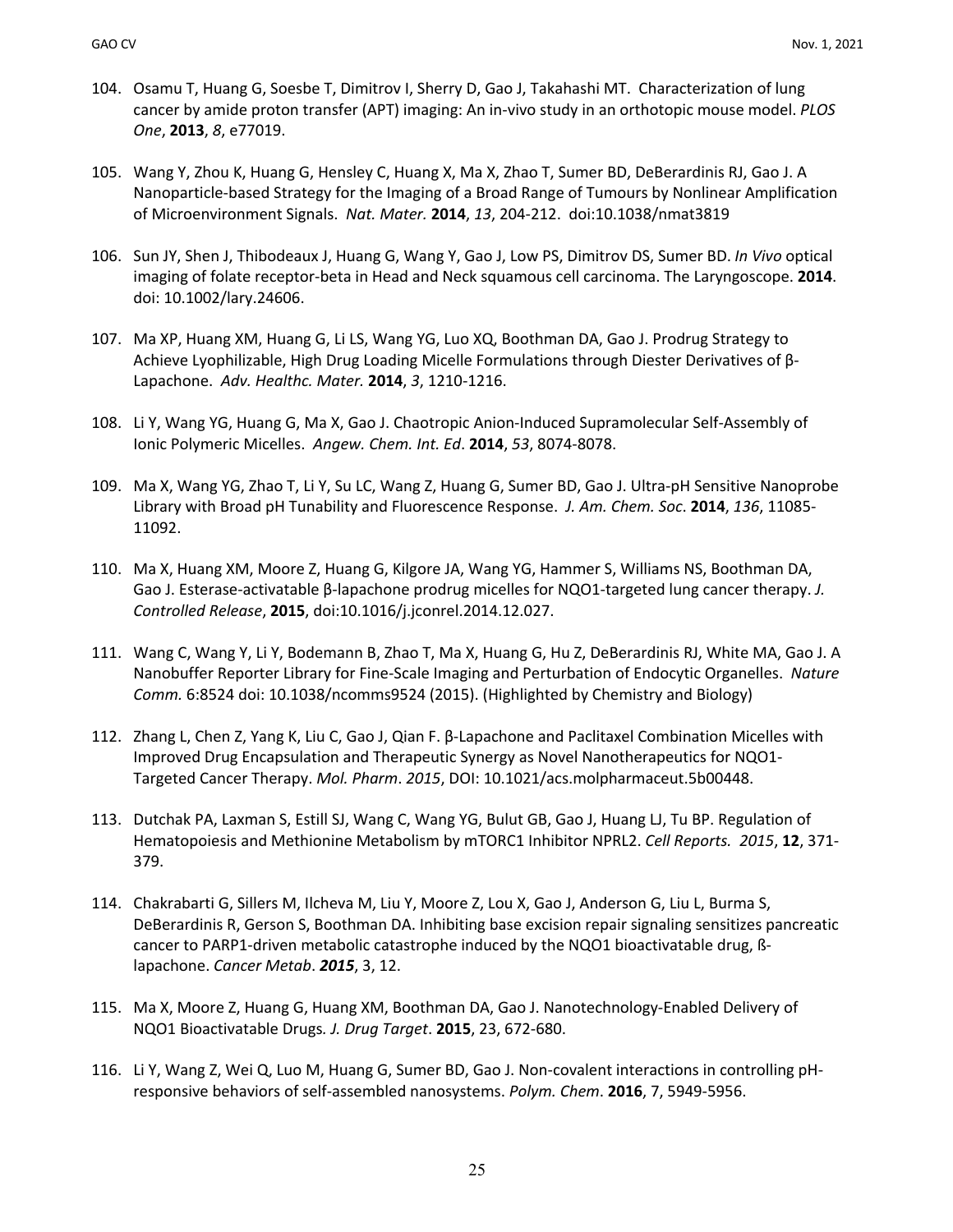- 117. Zhao T, Huang G,Yang S, Ramezani, S, Li Y, Wang Y, Ma X, Xie XJ, Thibodeaux J, Sun X, Sumer BD, Gao J. pH Transistor Nanoprobe Advances Cancer Detection and Surgery. *Nature BME,* **2016**, *1*, 0006.
- 118. Yang L, Zhao T, Huang G, Sumer B, Gao J. Molecular Basis of pH-Triggered Molecular Self-Assembly. *Nature Comm*. **2016**, 7, 13214.
- 119. Luo M, Samandi LZ, Wang Z, Chen ZJ, Gao J. Synthetic nanovaccines for immunotherapy. J. Controlled Release. **2017**, *263*, 200-210.
- 120. Wang C, Zhao T, Li Y, Huang G, White MA, Gao J. Investigation of Endosome and Lysosome Biology by Ultra pH-Sensitive Nanoprobes. *Adv. Drug. Deliver. Rev*. **2017**, 113, 87-96.
- 121. Wang Y, Wang C, Huang G, Zhao T, Ma X, Li Y, Wang Z, Gao J. Digitization of Endocytic pH by Hybrid Ultra-pH Sensitive Nanoprobes at Single Organelle Resolution. *Adv. Mater.* **2017**, DOI: 10.1002/adma.201603794.
- 122. Aroh C, Wang Z, Dobbs N, Luo M, Chen Z, Gao J, Yan N. Innate immune activation by cGAMP-PC7A nanoparticles leads to potent and long-acting antiretroviral response against HIV-1. *J. Immunol.* **2017**, *199*, 3840-3848.
- 123. Wang Z, Luo M, Mao C, Wei Q, Zhao T, Huang G, Gao J. A Redox-Activatable Fluorescent Sensor for the High-Throughput Quantification of Cytosolic Delivery of Macromolecules. *Angew. Chem. Int. Ed.* **2017***, 56, 1319-1323.*
- 124. Luo M, Wang Z, Wang H, Cai H, Lu Z, Chen X, Huang G, Porembka M, Lea J, Frankel A, Chen ZJ, Gao J. STING-Activating Nanovaccine for Cancer Immunotherapy. *Nature Nanotech*. **2017**, *12*, 648-654 (News and Views by Nature Nanotechnology, highlighted by EurekAlert, Phys.org, Nanowerk, Newswise, BioTechniques).
- 125. Wang C, Niederstrasser H, Li Y, Olswald N, Lin R, Jaramillo J, Douglas P, MacMillan E, Wang Z, Brekken R, Posner BA, MacMillan JB, Hang G, Gao J, White MA. Small-molecular TFEB pathway agonists ameliorate metabolic syndrome and modulate life-span. *Nat. Comm.* **2017**, *8*, 2270.
- 126. Li Y, Wang Y, Huang G, Gao J. Cooperativity Principles in Self-Assembled Nanomedicine. *Chem. Rev.* **2018**, 118, 5359-5391.
- 127. Kong C, Li Y, Liu Z, Ye J, Wang Z, Zhang L, Liu H, Liu C, Pang H, Hu Z, Gao J, Qian F. Targeting KRASmutant Pancreatic Cancer by Lysosomal Inhibition of Protein Catabolism and Drug Release. *ACS Nano*. **2019**, *13*, 4049-4063.
- 128. Luo M, Liu Z, Zhang X, Han C, Samandi LZ, Dong C, Sumer BD, Lea J, Fu YX, Gao J. Synergistic STING Activation by PC7A Nanovaccine and Ionizing Radiation Improves Cancer Immunotherapy. *J. Controlled Release*. **2019**, *300*, 154-160.
- 129. Feng Q, Wilhelm J, Gao J. Transistor-like Ultra-pH Sensitive Nanoparticles. *Acc. Chem. Res*. **2019**, *52*, 1485-1495.
- 130. Huang G, Zhao T, Wang C, Nham K, Xiong Y, Gao X, Wang Y, Hao G, Ge WP, Sun XK, Sumer BD, Gao J. PET Imaging of Occult Tumours by Temporal Integration of Tumour-Acidosis Signals from pH-Sensitive 64Cu-labelled Polymers. *Nature Biomed. Eng.* **2020**, 4, 314-324.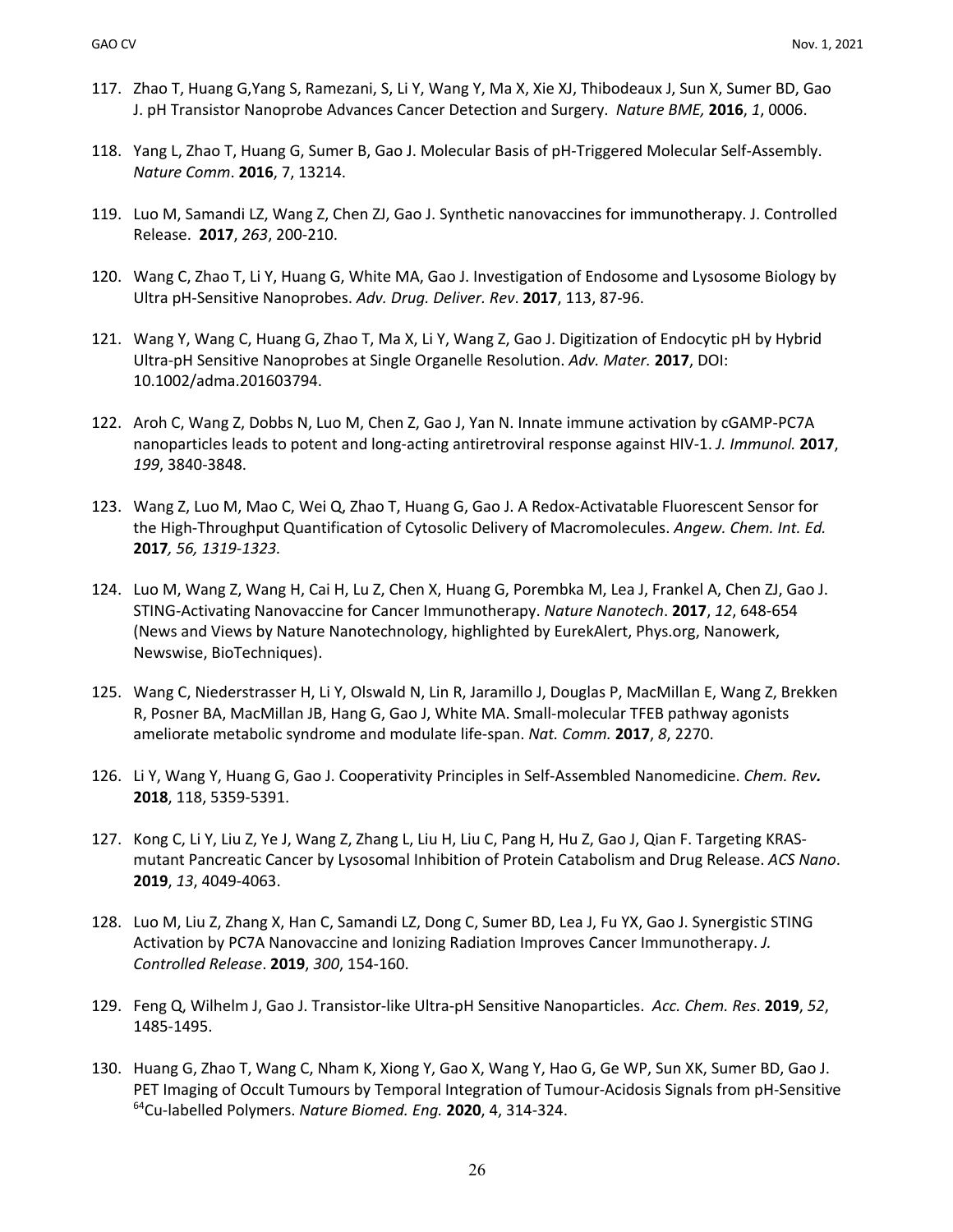- 131. Wang X, Wilhelm, J, Li W, Li S, Wang Z, Huang G, Wang J, Tang H, Khorsandi S, Sun Z, Evers B, Gao J. Polycarbonate-based Ultra-pH Sensitive Nanoparticles Improve Therapeutic Window. *Nature Comm*. **2020**, *11*, 5828.
- 132. Voskuil FJ, Steinkamp PJ, Zhao T, van der Vegt B, Koller M, Doff JJ, Jayalakshmi Y, Hartung JP, Gao J, Sumer BD, Witjes MJH, van Dam GM. Exploiting metabolic acidosis in solid cancers using a tumoragnostic pH-activatable nanoprobe for fluorescence-guided surgery. *Nature Comm.* **2020**, 11, 3257.
- 133. Bennet ZT, Feng Q, Bishop JA, Huang G, Sumer BD, Gao J. Detection of Lymph Node Metastases by Ultra-pH Sensitive Polymeric Nanoparticles. *Theranostics*. **2020**, 10, 3340-3350.
- 134. Huang TY, Feng Q, Wang ZH, Li W, Sun ZC, Wilhelm J, Huang G, Vo T, Sumer BD, Gao J. Tumortargeted Inhibition of Monocarboxylate Transporter 1 Improves T Cell Immunotherapy of Solid Tumors. *Adv. Healthc. Mater.* **2020**, 2000549.
- 135. Wilhelm J, Wang ZH, Sumer BD, Gao J. Exploiting Nanoscale Cooperativity for Precision Medicine. *Adv. Drug Deliv. Rev*. **2020**, *158*, 63-72.
- 136. Wilhelm J, Perez MQ, Basava V, Gao J. Antigen Folding Improves Loading Efficiency and Antitumor Efficacy of PC7A Nanoparticle Vaccine. *J. Controlled Release*. **2020**, *329*, 353-360.
- 137. Jiang X, Wang J, Zheng X, Yin W, Wilhelm J, Cao J, Huang G, Zhang J, Lu Z, Sumer BD, Lea J, Gao J, Luo M. Intratumoral Administration of STING-activating Nanovaccine Enhances T Cell Immunotherapy. *ACS Nano*. Submitted.
- 138. Li S, Luo M, Wang Z, Feng Q, Wilhelm J, Wang X, Wang J, Cholka A, Sumer BD, Yu HT, Gao J. A Polyvalent STING Agonist Prolongs Innate Activation Against Cancer. *Nature Biomed. Eng*. **2021**, DOI: 10.1038/s41551-020-00675-9.
- 139. Steinkamp PJ, Voscuil FJ, van der Vegt B, Doff JJ, Schepman KP, Vsscher SA, Kelder W, Jayalakshmi Y, Gao J, Sumer BD, van Dam GM, Witjes MJH. A standardized framework for fluorescence-guided margin assessment for head and neck cancer using a tumor acidosis sensitive optical imaging agent. *Mol. Imaging Biol*. In press.
- 140. Bhalli H, Chen SQ, Day A, Tillman B, Gordin E, Truelson J, Sher D, Myers L, Gao J, Sumer BD. Factors Associated with Lymph Node Count in Mucosal Squamous Cell Carcinoma Neck Dissection. Laryngoscope, 2021, DOI: 10.1002/lary.29353.
- 141. Feng Q, Liu ZD, Yu XX, Huang TY, Chen JH, Wang J, Wilhelm J, Li SX, Song JW, Li W, Sun ZC, Sumer BD, Li B, Fu YX, Gao J. Lactate Increases Stemness of CD8<sup>+</sup> T Cells to Augment Anti-Tumor Immunity. bioRxiv/2021/464724.

#### *Book Chapters*

- 1. Gao, J.; Mrksich, M.; Mammen, M.; Whitesides, G. M. Using Capillary Electrophoresis to Study Interactions of Proteins with Ligands, in *High Performance Capillary Electrophoresis*, Khaledi, M. G. Ed; John Wiley & Sons, Inc.: New York, 947-972 (1998).
- 2. Weinberg, B.; Qian, F.; Gao, J. Development and Characterization of Dual Release Millirods for Tumor Treatment, in *Polymeric Drug Delivery: Science & Application*. S. Svenson, Ed.; ACS Symposium Series. 169-185 (2006).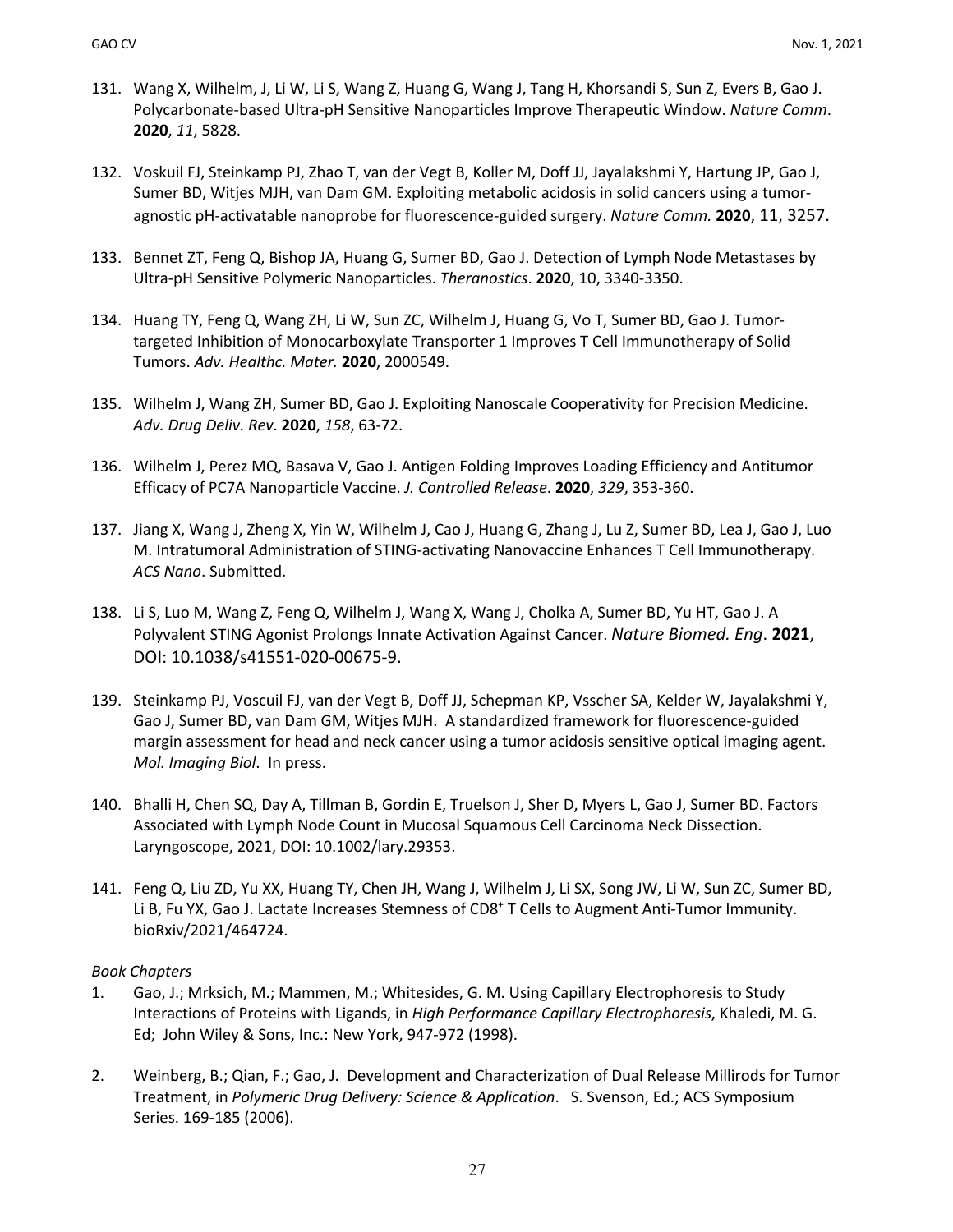- *3.* Gao, J.; Nasongkla, N.; Khemtong, C. cRGD-Encoded, MRI-Visible Polymeric Micelles for Tumor-Targeted Drug Delivery, in *Nanotechnology For Cancer Therapeutics,* Amiji M.M. Ed; CRC Press. 465- 475 (2007).
- *4.* Barcena, C.; Sra, A.K.; Gao, J. Applications of Magnetic Nanoparticles in Biomedicine, in *Nanoscale Magnetic Materials and Applications*, Liu P., Sellmyer, D., Fullerton, E., and Gutfleisch, O. Eds; Springer Science & Business Media, Inc. 591-626 (2009).
- 5. Ding, H.Y.; Sumer, B.D.; Gao, J. Clinical Applications of Heme Biosynthetic Pathway: Photodynamic Therapy with Protoporphyrin IX, in Heme Biology, Zhang L. Ed. World Scientific, Inc. 197-209 (2011).
- 6. Huang, G.; Khemtong, C.; Bey, E.A.; Boothman, D.A.; Sumer, B.D.; Gao, J. Theranostic Polymeric Micelles for Cancer Imaging and Therapy, in Multifunctional Nanoparticles for Drug Delivery Applications, Svenson S.; Prod'homme R.K. Springer Science & Business Media, Inc. 257-276 (2012).
- 7. Wang ZH, Zhang, XY, Huang G, Gao J. pH-Responsive Drug Delivery Systems. In Stimuli-Responsive and Triggered Drug Delivery Systems. A. Singh and M. Amiji (Eds). Royal Society of Chemistry, 51-82 (2018).

### **Selected Invited Lectures (Partial list from 2006-present)**

- 2006 NCI Lung SPORE 2006 Winter Meeting. Los Angeles, CA.
- 2006 Moores Comprehensive Cancer Center, University of California San Diego.
- 2006 Durect Corporation, San Jose, California.
- 2006 NanoTX'06: The Promise of Tomorrow, The Business of Nanotechnology.
- 2006 62<sup>nd</sup> Southwest Regional Meeting of the American Chemical Society meeting. Houston, TX.
- 2006 Stevens Institute of Technology. Newark, NJ.
- 2006 The Fine Particle Society 2006 International Conference on Bio and Pharmaceutical Science and Technology. San Diego, CA.
- 2007 School of Chemistry and Chemical Engineering, ZhongShan School of Medicine, Sun Yat-Sen University. GuangZhou, China
- 2007 13<sup>th</sup> International Symposium on Recent Advances in Drug Delivery Systems. Salt Lake City, Utah.
- 2007 Chinese Society of Magnetic Resonance and Medicine (CSMRM) Conference. Dalian, China.
- 2007 Joint Molecular Imaging Conference. Providence, Rhode Island.
- 2007 Materials Research Society Meeting. Boston, MA.
- 2008 IEEE Engineering in Medicine and Biology Society. Dallas, TX.
- 2008 Jones Seminar at the Department of Biomedical Engineering, Dartmouth College.
- 2008 WMR Biomedical. Boston, MA.
- 2008 Bio-Nano Manufacturing Grand Challenges for 2020, National Science Foundation.
- 2008 Gordon Research Conference on Drug Carriers and Medicine.
- 2008 College of Chemistry and Molecular Engineering, Peking University, Beijing, China.
- 2008 Institute of Chemistry, Chinese Academy of Sciences, Beijing, China
- 2008 Technical Institute of Physics and Chemistry, Chinese Academy of Sciences, Beijing, China
- 2009 9<sup>th</sup> Annual Targeted Therapies of the Treatment of Lung Cancer. Santa Monica, CA.
- 2009 Cancer Research Institute, University of Cambridge, UK.
- 2009 IEEE Engineering in Medicine and Biology Society (EMBC'09), Minneapolis, Minnesota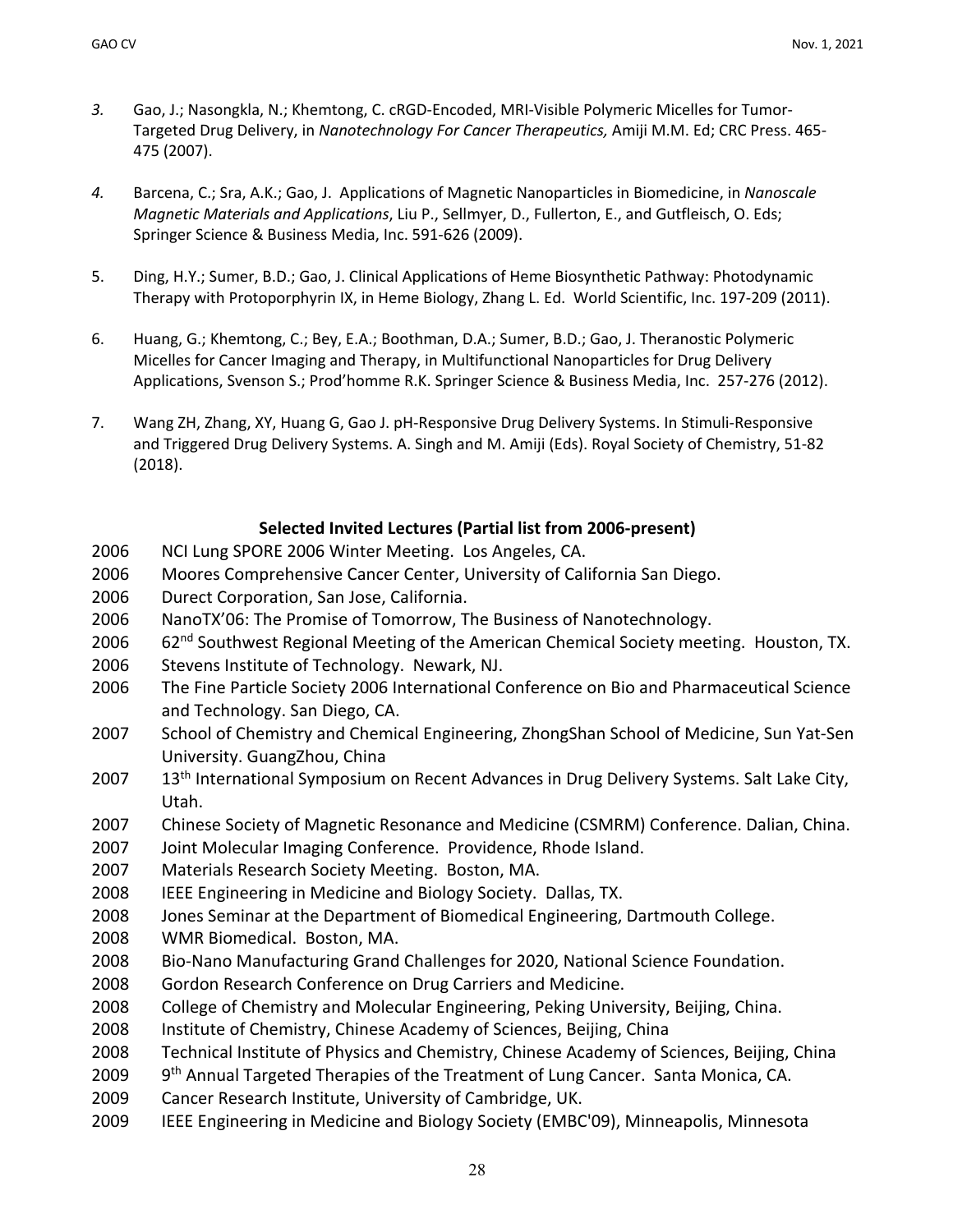| 2009 | Keynote speaker in the 4 <sup>th</sup> International Symposium on Biomedical Engineering. Bangkok,<br>Thailand                   |
|------|----------------------------------------------------------------------------------------------------------------------------------|
| 2010 | School of Chemistry and Chemical Engineering, Sun Yat-Sen University. GuangZhou, China                                           |
| 2010 | Particles 2010 Conference. Orlando, FL.                                                                                          |
| 2010 | The 4th International Symposium on Polymer Chemistry (pc2010). SuZhou, China.                                                    |
| 2010 | Department of Pharmacology, School of Medicine, Beijing University. Beijing, China.                                              |
| 2010 | American Chemical Society Polymer Materials Science and Engineering Symposium. Boston,<br>MA.                                    |
| 2011 | Department of Medicinal Chemistry and Molecular Pharmacology, Purdue University,<br>Wester Lafette, IN                           |
| 2011 | Elkin Lecture, Winship Comprehensive Cancer Center, Emory University, Atlanta, GA                                                |
| 2011 | IEEE/NIH 2011 Life Science Systems and Applications Workshop, Washington, DC                                                     |
| 2011 | Plenary lecture, International Symposium on Functional Polymers for Nanomedicine,<br>Hangzhou, China                             |
| 2011 | The 10 <sup>th</sup> China-Japan-Korea Foresight Joint Symposium on Gene Delivery and International<br>Symposium on Biomaterials |
| 2011 | Center of Cancer Nanotechnology of Excellence, Stanford University, CA                                                           |
| 2012 | Department of Pharmacology, University of Pennsylvania, PA                                                                       |
| 2012 | Keynote speech, Beyond the Doctorate Research Day, Upstate Medical University, NY                                                |
| 2012 | Department of NanoEngineering, University of California, San Diego                                                               |
| 2012 | Keynote speech, Inauguration of the Centre for Nanomedicine and Theranostics, Technical                                          |
|      | University of Denmark, Copenhagen, Denmark                                                                                       |
| 2012 | AAPS Student Chapter Invited Seminar, School of Pharmacy, UT Austin                                                              |
| 2013 | International Advanced Drug Delivery Symposium, Taipei, Republic of China                                                        |
| 2013 | School of Pharmacy, Beijing University, Beijing, China                                                                           |
| 2013 | College of Pharmacy, Oregon State University, Corvallis, OR                                                                      |
| 2013 | Keynote speaker, Chinese Association of Pharmaceutics and Controlled Release Society,<br>Wuhan, China                            |
| 2014 | Department of Pharmaceutical Sciences, School of Pharmacy, University of Michigan                                                |
| 2014 | Department of Pharmaceutical Sciences, School of Pharmacy, University of Pittsburgh                                              |
| 2014 | Biomedical Optics (BIOMED) Meeting, Society of Optics, Miami, Florida                                                            |
| 2014 | International Nano Drug Delivery Symposium, Chapel Hill, NC                                                                      |
| 2015 | Keynote speaker, Chinese Pharmaceutical Conference, Hangzhou, China                                                              |
| 2015 | Distinguished speaker, School of Pharmacy, Ohio State University, Columbus, Ohio                                                 |
| 2016 | Keynote speaker, Molecular, Cellular and Tissue Bioengineering Symposium, Arizona State                                          |
|      | University                                                                                                                       |
| 2016 | Department of Chemistry, University of California at Irvine, Irvine, CA                                                          |
| 2016 | Molecular Engineering and Science Institute, Seattle, WA                                                                         |
| 2016 | Program in Polymers and Soft Matter, Massachusetts Institute of Technology, Cambridge,                                           |
|      | MA                                                                                                                               |
| 2016 | Keynote speaker, The 1 <sup>st</sup> International Society for Nanomedicine, Korea University, Seoul,                            |
|      | Korea                                                                                                                            |
| 2016 | Yonsei-IBS Distinguished Lecture, Yonsei University, Seoul, Korea                                                                |
| 2016 | School of Pharmacy, Peking University School of Medicine, Beijing, China                                                         |
| 2016 | Case Comprehensive Cancer Center, Case Western Reserve University, University Hospitals                                          |
|      | of Cleveland, Cleveland, Ohio                                                                                                    |